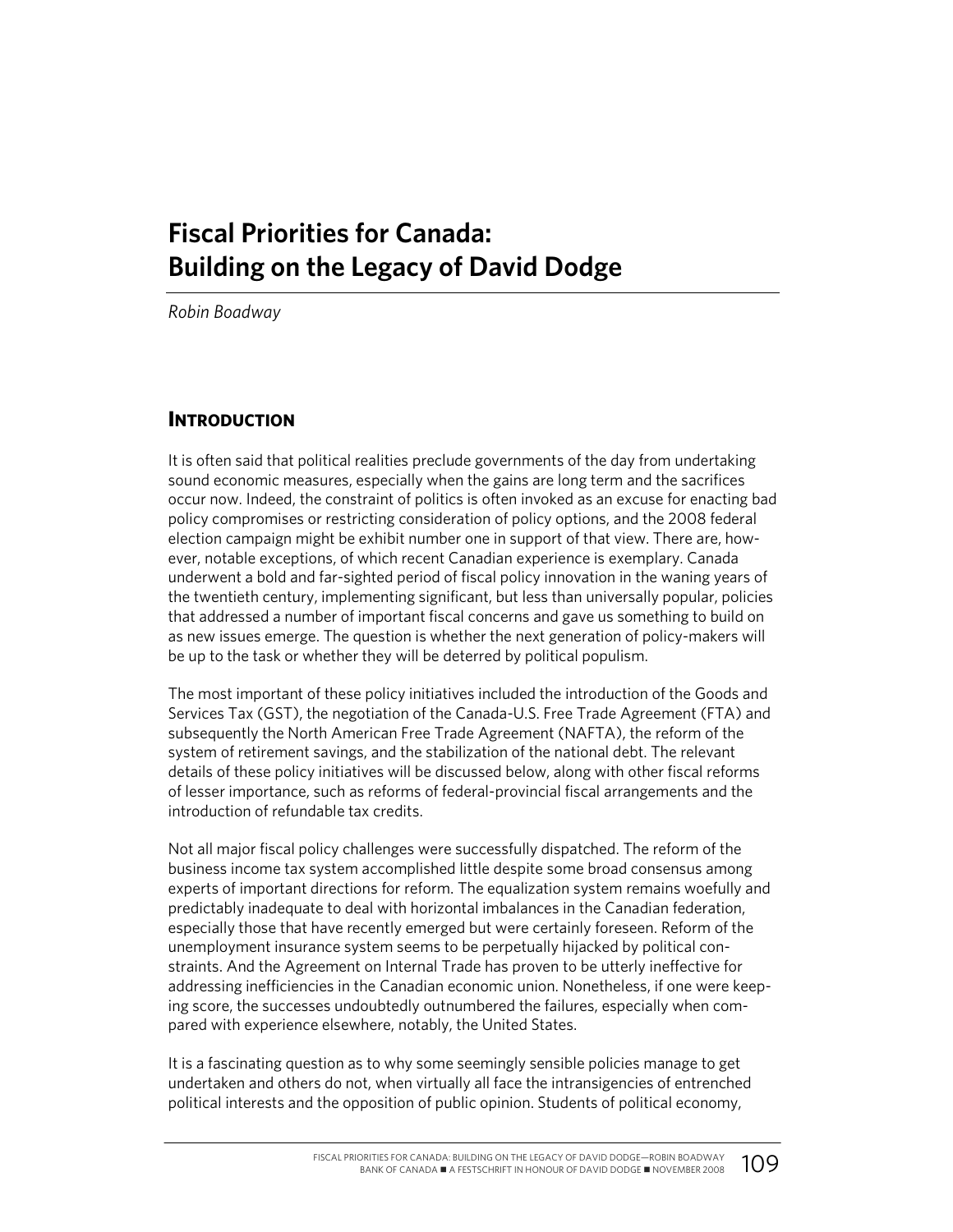public economics, and public choice have been preoccupied with this question in recent years, but have yet to provide a convincing explanation. In my view, the answer has much to do with the quality, persuasiveness, and fortitude of the politicians who take the lead in enacting the policies. But, it has equally much to do with the quality, persuasiveness, and integrity of the civil servants who provide the policy advice and ideas in the first place.

Now, of course, the Department of Finance, where many of these policies are incubated, is notoriously closed to public scrutiny, as it must be to some extent. Nonetheless, it is a reasonable presumption that David Dodge was in the thick of things and was instrumental in bringing to bear his analytical acumen as well as his public mindedness to see through monumental policy changes for which a considerable political price might be exacted. It was clearly a case of the right people being in place at the right moment with the will to undertake difficult policy decisions that, despite some political unpopularity, were in the public interest. The questions I want to deal with are: if David Dodge were reincarnated as Deputy Minister of Finance, what policy challenges would he face, what policy advice might he give, and how might he address the challenges in the service of good public policy? These issues are timely, because the fiscal challenges we face in the near term are arguably more serious and more divisive than those of the 1980s and 1990s.

Before embarking on this task, let me emphasize that in arguing that political constraints should not be an excuse for eschewing good policies, I am not suggesting that political consensus is not important. On the contrary, it is of ultimate importance in a democracy. However, political constraints and political consensus are not exogenous and immutable, but are influenced by political leadership informed by experts in the public service and in the public policy community. It takes skill and the courage of one's convictions to persuade politicians about sound public policy and for politicians to persuade the public. The persuasion is not always successful, and a high political price may be exacted, as the GST case illustrates. However, in other cases, such as NAFTA and deficit reduction, persuasion was successful in achieving a political consensus. The default position is pure populism, whereby policies are enacted passively to pander to prevailing public preferences. Sound policy will not emerge. The real challenge of political economy is how to design institutions and political processes that engender good policy making when populism is the lazy alternative. Surely, a necessary condition for that is a strong independent bureaucracy led by persons of wisdom and judgment, of whom David Dodge would be a good example.

# **NOTABLE FISCAL POLICY SUCCESSES**

The last two decades of the twentieth century witnessed some transformative fiscal reforms that compare with the major policy initiatives of the early postwar period. At that time, the foundations of the federal-provincial welfare state were put in place. Universal medical care and hospital insurance were established in all provinces, thanks to the inducement of federal shared-cost financing. Likewise, the Canada Assistance Plan solidified the provision of social assistance and services to the needy. The Canada Pension Plan (CPP) was enacted, and Unemployment Insurance became universal. Old Age Security (OAS) and the Guaranteed Income Supplement (GIS) as we know them were established. The basic form of the system of equalization payments was put in place, and the Tax Collection Agreements were established. By the end of the 1960s, a system of social protection and of federal-provincial fiscal arrangements that facilitated the welfare state were in place that, despite their warts, would persist in some form until today.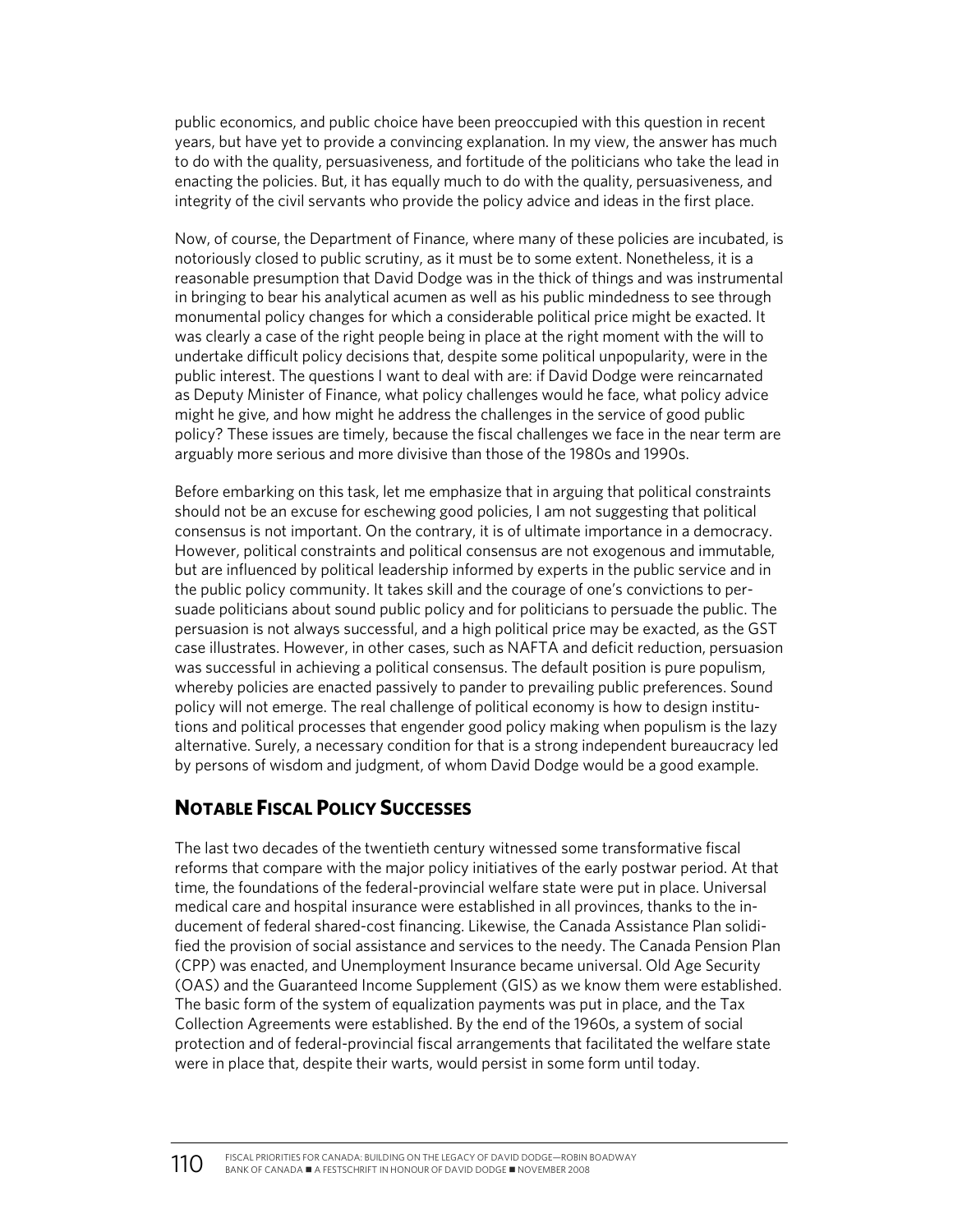The introduction of these policies was not without controversy. Their enactment required innovation, leadership, and tenacity at the political level (one thinks of Tommy Douglas, Lester Pearson, Paul Martin, Sr., and so on) and in the civil service (the federal Department of Finance and the legendary Saskatchewan civil service). Moreover, though many of the policies necessarily involved provincial legislation and programs and were initiated at the provincial level, the federal government played an indispensable leadership role in encouraging the harmonized participation of all provinces.

The major fiscal reforms of the late 1980s and early 1990s were different in scope and responded to different policy imperatives, but they were transformative and far-sighted nonetheless. Moreover, all were very challenging from a political economy perspective. Three of these reforms stand out.

### **North American free trade**

The FTA, enacted in 1988, was the most far-reaching of the policy measures and serves as a useful case study in the malleability of alleged political constraints. The issue of free trade has obviously been a policy issue as old as Canada itself. It was given new impetus by the advocacy of the Royal Commission on the Economic Union and Development Prospects for Canada (1985), appointed by the Trudeau government and chaired by the Liberal ex–cabinet minister Donald Macdonald. What is notable about the work of the Macdonald Commission, whose research was coordinated by David Smith (a onetime teacher and department head for David Dodge in his first two affiliations with Queen's University), is that commission researchers deliberately chose not to be bound by political constraints in their research or in their policy recommendations. Had they felt so constrained, they might well not have recommended free trade with the United States or even devoted scarce resources to providing definitive studies of the issue.

The politics of the free trade debate and its aftermath are well known. What is relevant for my purpose is the fact that it represented a policy that had wide, though far from universal, support among policy experts, while at the same time limited public support. From the point of view of economic policy principles, the FTA was a watershed event in that it acknowledged the primacy of relying on market mechanism as the main determinant of industrial outcomes rather than on proactive industrial policy directed by the government. In the Canadian context, this has always been a difficult argument to pursue, given the legitimate concerns that have to be addressed if market outcomes cause some woes. However, the system of social protection so carefully established in the 1960s was surely up to the task of dealing with the inevitable losers in a free trade world. Indeed, with globalization beginning to accelerate in this period, more losers would certainly have been created by not opening markets up to the outside world. Nonetheless, the FTA was a very tough sell, and it took a significant amount of leadership and goodwill to establish it. That the FTA and its successor, NAFTA, have been a success cannot be disputed, even if there remain challenges arising from some of its consequences that inform the policy imperatives of the immediate future that we discuss below.

### **The Goods and Services Tax**

The FTA was not so much fiscal policy as foundation policy defining the rules of the game for policy intervention. On the other hand, the second major policy initiative enacted a couple of years later—the GST—was purely fiscal in nature but no less important in its own realm. This was a policy that seemingly originated in the Department of Finance, but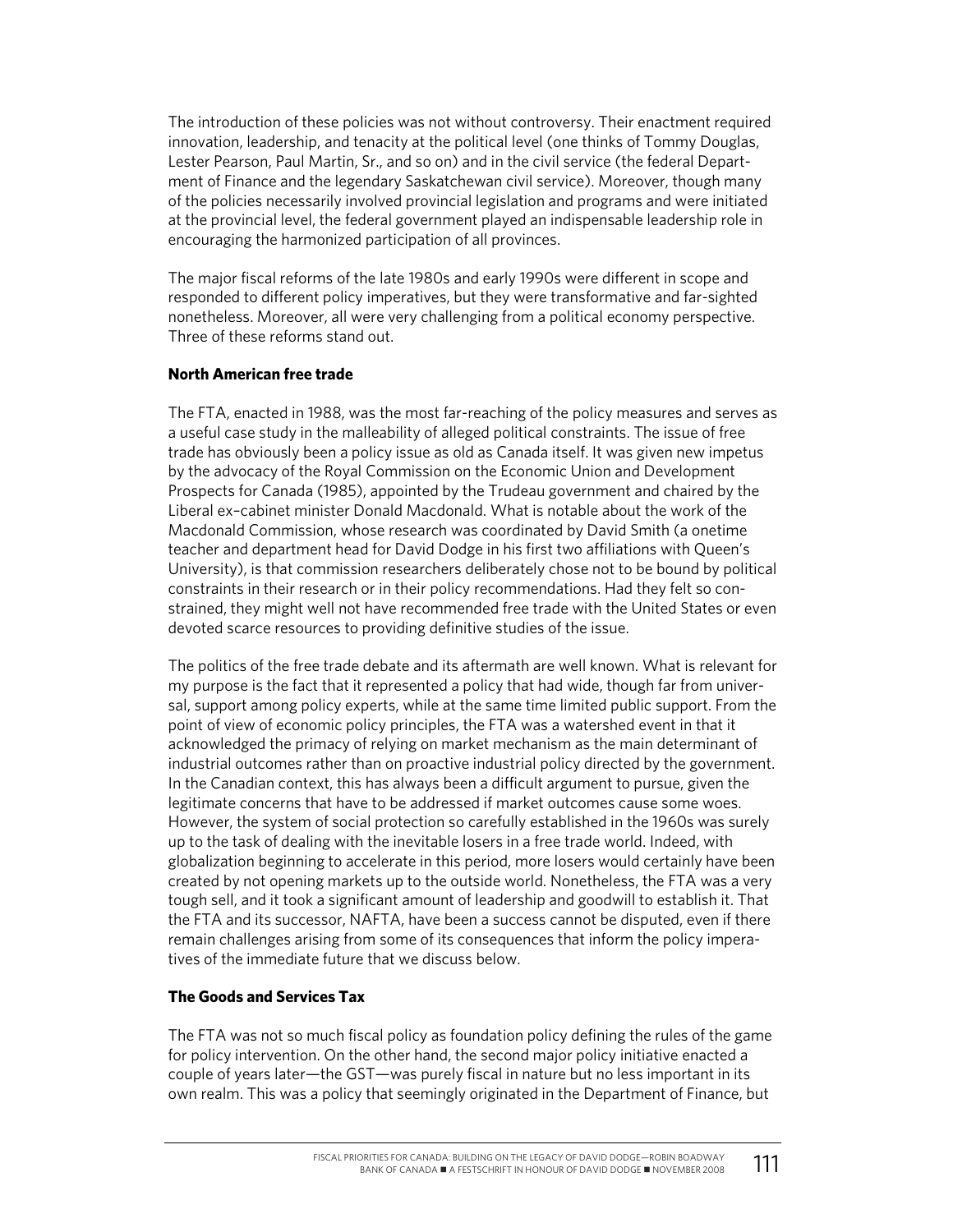was well in tune with the broader community of tax-policy experts. Although it was specifically conceived as a replacement for the very narrow and inefficient Manufacturers' Sales Tax (MST), it heralded a new era in Canada as elsewhere of tax-reform approaches based on the ideals of broad bases and low rates, the taxation of consumption rather than income, neutrality with respect to type of activity and business organization, and especially neutrality with respect to domestic versus foreign production. It was a natural complement to the FTA, with its tendency to level the playing field, something that was missing from both the MST that it replaced and the various retail sales taxes (RSTs) that many of the provinces stubbornly continue to administer.

The GST accomplished many things. It represented a move to a broad-based tax with low rates and relatively few exemptions and, as such, it was a natural complement to direct taxes (income and payroll) as the basis for revenue raising. The GST compares favourably with comparable taxes in other Organisation for Economic Co-operation and Development (OECD) countries, and is as close to ideal as value-added taxes (VATs) get. From a tax-design perspective, the GST achieved what were arguably the two main policy messages to emerge from the optimal-tax literature. The first of these was the desire for production efficiency, something that the GST is uniquely designed to achieve. While it brings all producers into the tax-administration net, the system of multi-stage taxation combined with input tax credits ensures that intermediate inputs escape taxation, putting all producers on a level playing field with respect to one another as well as with respect to foreign producers.

The second accomplishment was to redress the excessive taxation of capital income that exists in an income tax system, and to move the tax system as a whole in the direction of consumption-based taxation. One need not be a pure consumption tax advocate to favour such a reform. One simply has to believe that capital income should be taxed at a much lower tax rate than labour income, a belief reinforced by the optimal-tax literature, to favour adding a broad-based consumption tax to the mix.<sup>1</sup>

The final thing that the GST reform accomplished was the introduction of a major refundable tax credit. Although this was introduced to make the GST reform distribution-neutral, it has shown enormous potential as an effective device for achieving equity in the fiscal system where it is most sorely needed—at the bottom of the income distribution. I will return to this aspect of the fiscal system.

The GST reform was not without its downsides, and it is still a work in progress. Significant problems remain. First, the GST reform went only partway to eliminating the inefficiency of existing sales tax systems. Unlike the Australian and German cases, it failed to address the deficiencies of provincial sales taxes, something that is very high on the agenda for reform, as discussed below.

Second, the reform itself seemed to compromise the "tax morality" of Canadian taxpayers, that is, to condone their willingness to connive with small producers, especially those providing services, to avoid paying the tax. In fact, given the self-reporting basis of our tax-collection administration, the integrity of the tax system very much depends on the willingness of taxpayers to pay their taxes voluntarily. For whatever reason, the GST reform seemed to compromise that willingness. It may have had to do with the visibility of the tax: virtually all VATs in other countries are already included in the ticket price. It may

<sup>1.</sup> A recent summary of the arguments involved in the taxation of capital income may be found in Banks and Diamond (2008).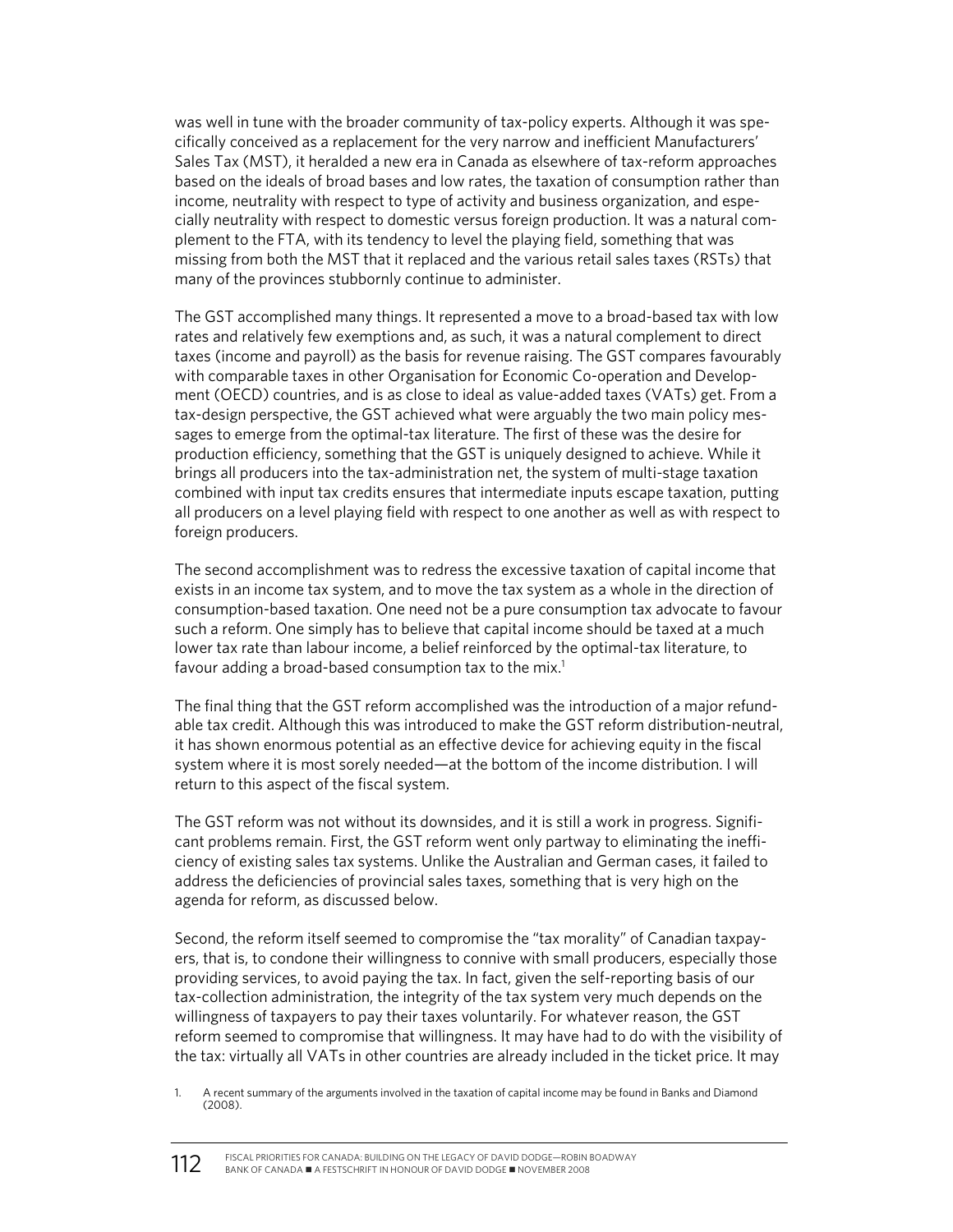have had to do with the broadening of the base, especially to include services. But, taxpayer resistance also reflected a basic misunderstanding of the tax and a failure of policymakers to explain and sell the tax. (A similar misunderstanding permeates the carbon tax reform debate today.)

Third, the GST reform, being advertised as simply a replacement for the MST, rather than as a fundamental reform of the tax system in its own right, was not accompanied by a perceptible change in direct-indirect tax mix comparable to what other countries have done. Indeed, with the recent cuts in the GST rates, precisely the opposite has occurred.

More generally, revenue-neutral tax reforms are always difficult to accomplish, since the losers are comparable in size to the gainers. As the literature on behavioural economics has stressed, people seem to put much more weight on losses in their income than on gains. We have seen this not only with respect to the GST, but also with respect to the failure to implement far-reaching business tax reform, such as that advocated by the Mintz Committee (Technical Committee on Business Taxation 1997), which was constrained to seek revenue-neutral reforms. In that sense, the recent years of fiscal surplus would have been ideal times to implement major tax reforms, but that opportunity has been lost.<sup>2</sup>

Finally, in the interest of a level playing field in ideas and in ideology, there is a constituency that is relieved that the GST was not introduced more efficiently and with less taxpayer resistance. From the point of view of those who prefer to hold a tight rein on government (in part from a distrust of bureaucracy, as in Brennan and Buchanan 1980), an efficient and relatively easy source of revenue like the GST allegedly contributes to a lack of restraint on government spending. From that point of view, one can certainly rationalize the recent reduction in GST rates.

### **Public indebtedness**

The third main fiscal accomplishment of government—and here one should stress that no single political party has a monopoly on successful fiscal initiatives, a strong bureaucracy being the unifying influence—was the vigourous reversal of deficit financing after many years of dangerously accumulating public debt. This accomplishment was one that very few OECD countries came near to matching in like circumstances. Several aspects of the manner in which it was done were problematic to some, myself included, but the task itself was necessary and was successfully accomplished. Ultimately, deficit financing over a long period of time represents largely an intergenerational transfer, and its benefits and costs need to be judged on that basis. $3$  What is at stake is intergenerational fairness, which is particularly difficult to assess, especially since future generations cannot voice their concerns except through their predecessors. The running up of the public debt represented an increase in intergenerational transfers that had no clear justification, and indeed there was no attempt to provide one. It was not being used to finance lasting benefits whose costs fell disproportionately on the current generations, such as a war or a depression. On the contrary, coming demographic trends combined with the deteriorating state of the environment and the depleted stock of natural resources that we are leaving our heirs are already putting them at a disadvantage without further saddling them with a debt to pay for our over-consumption.

<sup>2.</sup> This theme is developed in Boadway (2007).

<sup>3.</sup> A review of the issues involved in assessing the stance of public indebtedness may be found in Boadway (2004a).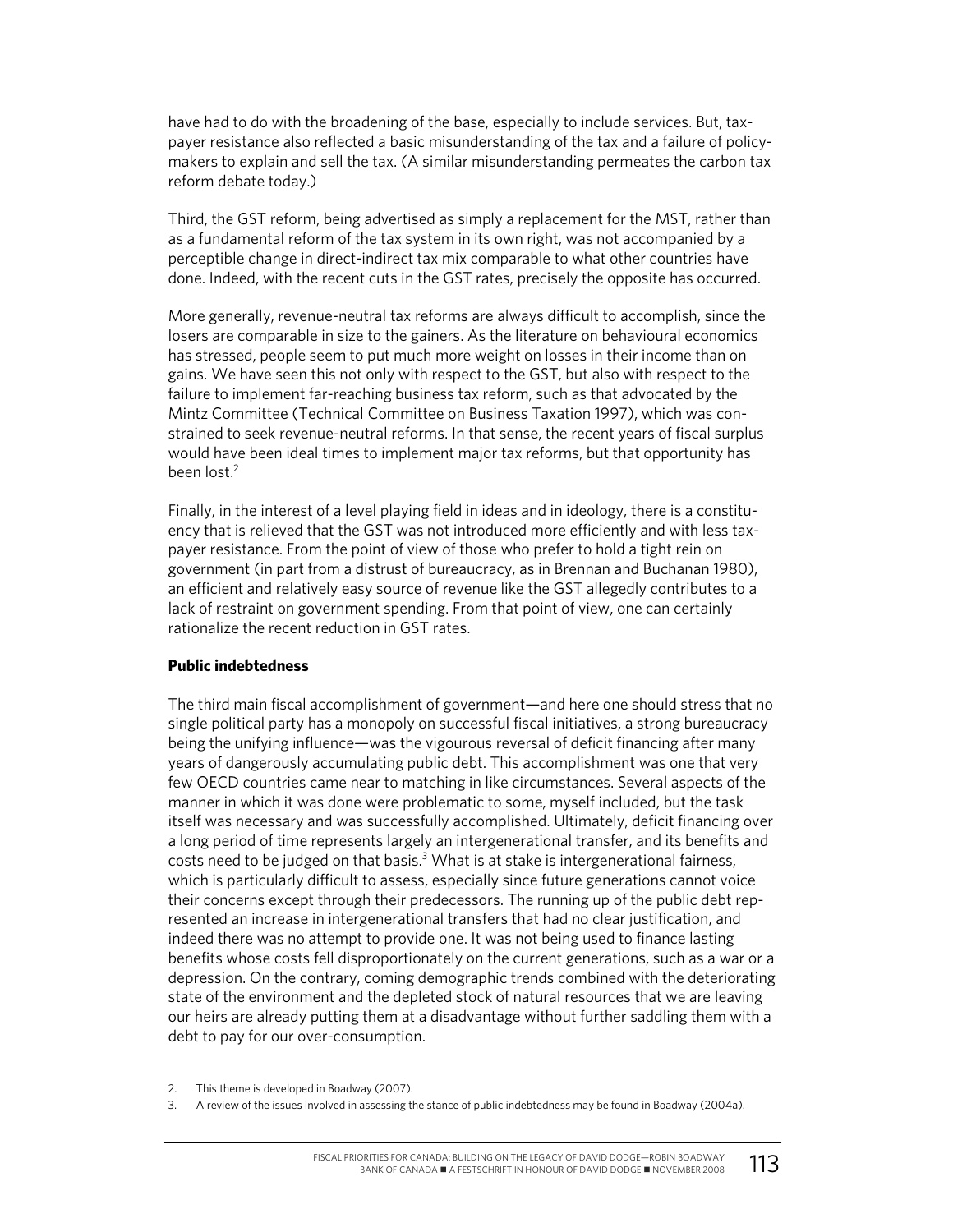Therefore, debt reduction was good fiscal policy. Moreover, it had beneficial side effects, the most important of which was the intangible benefit of achieving a national consensus that deficit financing was a bad thing. Besides that, there may have been macroeconomic benefits from the reduction in interest rates that the cut in public borrowing had, and that probably contributed to buoyant investment and the accompanying embodied technical progress.

There were also downsides with debt reduction. It was largely accomplished by a selective reduction in federal spending falling disproportionately on transfers to the provinces, while exempting costly transfer programs to individuals that could have been beneficially rationalized. The cuts in transfers to the provinces, which to a large extent have been subsequently undone, led to a serious breakdown in trust between levels of government without which a federal system of governing cannot easily operate. It was not just the size of the cuts, but also their unexpectedness that angered the provinces, who responded with a chorus of demands for either more dollars or more decentralization to address the so-called fiscal imbalance. Whatever one's view of whether more decentralization is good or bad for the Canadian federation, it is a decision that should be made rather more deliberately than through a sequence of budgets with other objectives in mind. There is clearly much unfinished business with Canadian fiscal federalism, as I will discuss below.

### **The pension system**

A reform very much related to deficit reduction in its impact and successful in its own right was the reform of the pension system. In fact, from an economic point of view, unfunded public pensions are public sector liabilities like public debt and a myriad of other policies that incorporate intergenerational transfers, explicit or otherwise. The same arguments that apply to reducing the debt also support refunding the pension system. By good chance as much as anything else, we inherited a pension system that was not dominated by a pay-as-you-go public pension. The purely unfunded part—OAS and the GIS—is not contributory, and moreover is targeted to those most in need. Even in an otherwise funded public pension system, this so-called first pillar would be financed from general revenues as part of the redistributive tax-transfer system. The contributory part of the pension system, the CPP (the second pillar), would have evolved to an unfunded system in the absence of reform. With relatively little fanfare, putting the CPP on sound footing was an important accomplishment, especially when accompanied by reasonably generous tax treatment of various forms of private savings for retirement, including Registered Pension Plans (RPPs), Registered Retirement Savings Plans (RRSPs), and housing.

One glaring indicator of the success of federal fiscal policies involving debt, public pensions, and other intergenerational transfers can be seen by calculations of so-called generational accounts for Canada. Generational accounting is, as the name implies, an accounting exercise whereby the costs of financing existing fiscal policies projected into the future are assigned to current and future cohorts. The result is each cohort's "generational account," which is the present value of the net taxes that the representative household of the cohort would have to pay over their remaining lifetime for cohorts currently alive or their full lifetime for future cohorts. These net taxes include all tax liabilities less transfers and less those types of government services that can be assigned to cohorts, such as education and health.<sup>4</sup> Generational accounts can be made comparable across

4. The basic technique is outlined and applied to several countries in Auerbach, Kotlikoff, and Leibfritz (1999). Applications to Canada may be found in Corak (1998), Oreopoulos and Vaillancourt (1998), and Oreopoulos (1999).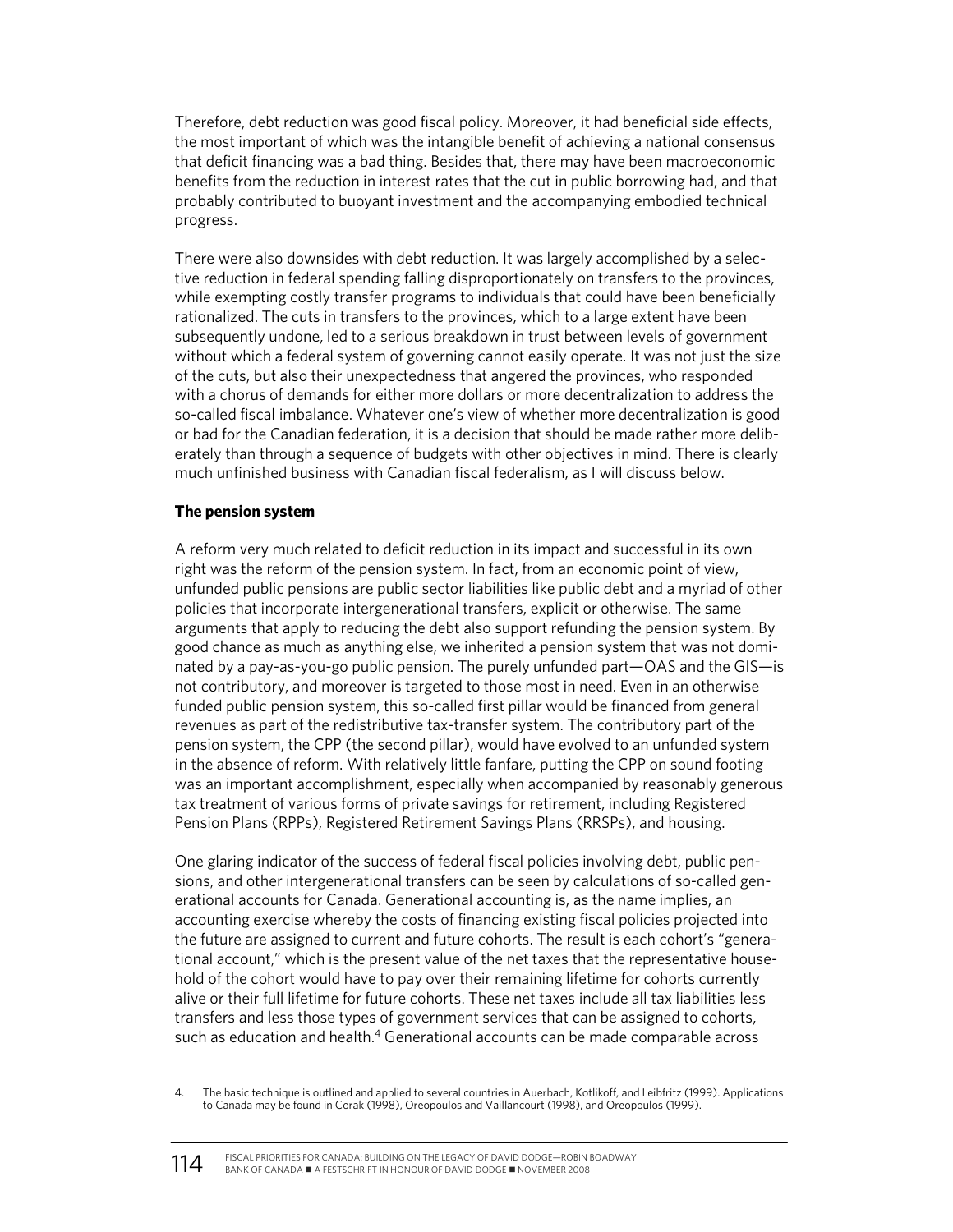cohorts by converting them to lifetime net tax rates, which are ratios of generational accounts to the present value of lifetime income. Oreopoulos (1999) calculated generational accounts for Canada using data for 1995, after major budgetary and pension reforms had been undertaken. He found, perhaps surprisingly, that the generational accounts for future (unborn) cohorts were only slightly higher than for the current young.<sup>5</sup> This is a stark indication of the success of intergenerational fiscal policies in Canada and stands in sharp contrast with findings in other OECD countries.

The Canadian fiscal landscape achieved some order in other areas, as well. There were incremental measures of tax reform that, while incomplete in important ways, left the system poised for major tax reforms. The innovation of refundable tax credits for the GST, for children, and for employment earnings established the administrative machinery that could turn the income tax system into a proper negative income tax, long advocated by economists and emphasized by the social policy components of the Macdonald Commission (Royal Commission on the Economic Union and Development Prospects for Canada 1985) (and studied by David Dodge during his brief academic career). The Harmonized Sales Tax (HST) used by three of the Atlantic provinces established a model that could be used to achieve the elusive goal of sales tax harmonization across Canada. The system of tax saving for retirement savings (including the new Tax-Free Savings Accounts) serves as a useful complement to the CPP/QPP (Quebec Pension Plan) system to put retirement incomes on a more sustainable basis. And the consolidation of federal-provincial social transfers into block grants is a natural evolution now that the main provincial social programs are well established.

### **SOME DISAPPOINTMENTS**

The major fiscal policy disappointment was the inability to carry out a much-needed reform of the tax treatment of business income to adapt it to the imperatives of globalization. Ideas about how businesses ought to be taxed have evolved considerably since the time of the Carter Report (Royal Commission on Taxation 1966), which informed taxpolicy thinking until well into the 1980s. Corporate taxation was seen as a backstop to a personal tax whose ideal was comprehensive income. Thinking has changed dramatically since then. Comprehensive income is no longer seen as the ideal. Even if one does not follow numerous recommendations of tax-reform commissions to adopt personalconsumption taxation (which effectively leaves capital income untaxed), $6$  there is widespread belief that capital income should be taxed at a much lower rate than labour and other forms of income, and most tax systems now reflect that. The case for corporateincome taxation as a backstop or withholding device is no longer compelling. At the same time, structural elements of the tax system are now seen as detracting significantly from competitiveness and productivity. Many of these were documented by the Mintz Report (Technical Committee on Business Taxation 1997), especially the pernicious part played by so-called profit-insensitive taxes like the provincial retail sales tax and the business property tax. More generally, the corporate tax system itself remains riddled with inefficiencies, favouring sectors that need no favours (like resources) and discouraging the services industries from which much innovation flows.

<sup>5.</sup> These calculations assumed that future budget surpluses would be used to reduce government debt. Oreopolous and Vaillancourt (1998) showed that if budget surpluses were used instead to increase government spending, the generational account for future cohorts would rise significantly relative to the current young, thereby throwing intergenerational balance out of whack.

<sup>6.</sup> See, for example, the Meade Report (Report of a Committee Chaired by Professor J. E. Meade 1978), U.S. Treasury (1977), and Economic Council of Canada (1987).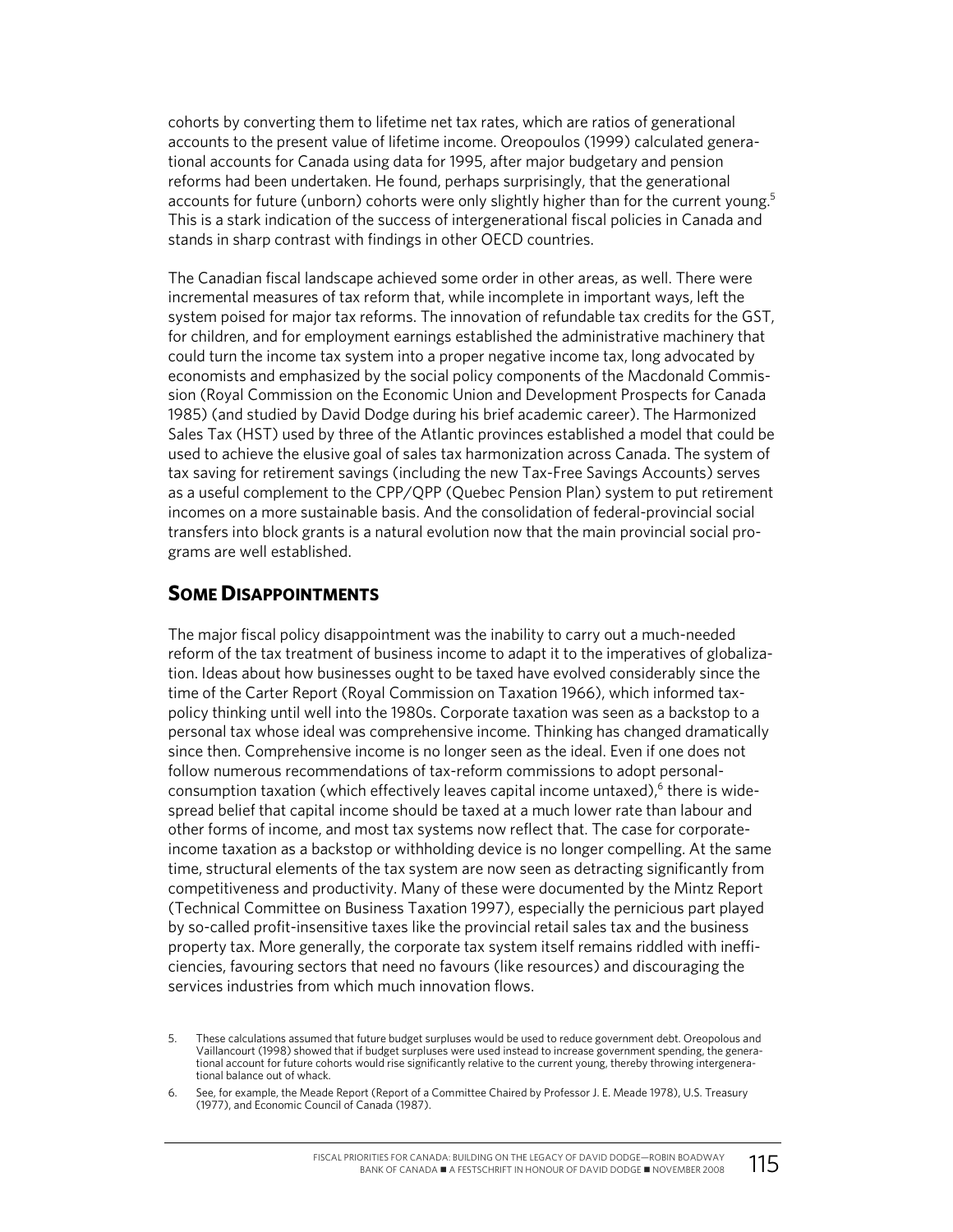The lack of policy response to the Mintz Report teaches us important lessons about policy reform. For one, it appears to be politically very difficult to enact revenue-neutral tax reforms, even those that are as reasonable and thoughtful as the Mintz Report proposals. The interests of the losers seem inevitably to outweigh the benefits to the gainers, even though in dollar terms that is not the case. This is equivalent to the notion of loss aversion that is prominent in the behavioural economics literature. Unfortunately, business tax reform was not pursued while the government was running sizable surpluses in recent years, which would have weakened the revenue-neutral constraint. Instead, tax cuts were enacted unaccompanied by needed structural reforms. Apparently, the right combination of political leadership and forceful policy advice that characterized the earlier fiscal reforms was lacking.

### **EMERGING FISCAL CHALLENGES**

Canada is now entering a new era of significant fiscal policy challenges, some of which involve unresolved inherited issues. My list of such issues is not exhaustive nor does it represent any consensual viewpoint. Moreover, my preferred policy responses are undoubtedly idiosyncratic and in some cases tentative. In each case, difficult politics are involved. They are proposed in the twin spirits of debate and informing policy-makers. The list includes five issues of new and unfinished business.

### **Natural resources**

Our abundant natural-resource wealth is a valuable asset, but it can be a mixed blessing if not managed properly. The elements of the so-called "resource curse" (Dutch disease) are well known, so little space need be devoted to them. Developing natural resources draws productive factors from other sectors, including especially from those sectors that have more potential for innovation and technological progress. Moreover, this is exacerbated to the extent that the rents accruing from the natural resources are spent rather than saved, causing real exchange rate appreciations and putting more pressure on other domestic industries. Such effects can be mitigated by controlling the rate of exploitation and accumulating rents in a fund, invested abroad and drawn down very gradually, as exemplified by the Norwegian case.

In Canada, one additional factor complicates things considerably. The provincial ownership of resources is the source of two significant problems. One is the enormous horizontal fiscal imbalance that results from resource-rich provinces having greater ability to provide basic public services than non-resource-rich provinces. As the literature on fiscal federalism teaches us, that gives rise not only to horizontal inequity—otherwise identical citizens obtain different fiscal benefits from government, depending on their province of residence—but horizontal inefficiencies as well, as persons and businesses have a purely fiscal incentive to relocate in low-tax jurisdictions.7 The equalization system, which is designed to offset these effects, cannot easily cope with the horizontal imbalances of the sort that have developed recently in Canada. The federal government is faced with equalizing disparities arising from natural-resource revenues to which it may have limited access. Once Ontario becomes entitled to equalization, as it is predicted to do, the existing system will see the federal government raising revenues disproportionately from Ontario through the federal general tax system to make transfers to Ontario to

<sup>7.</sup> See, for example, the discussion of the fiscal inefficiencies and inequities arising in decentralized federations in Boadway and Flatters (1982).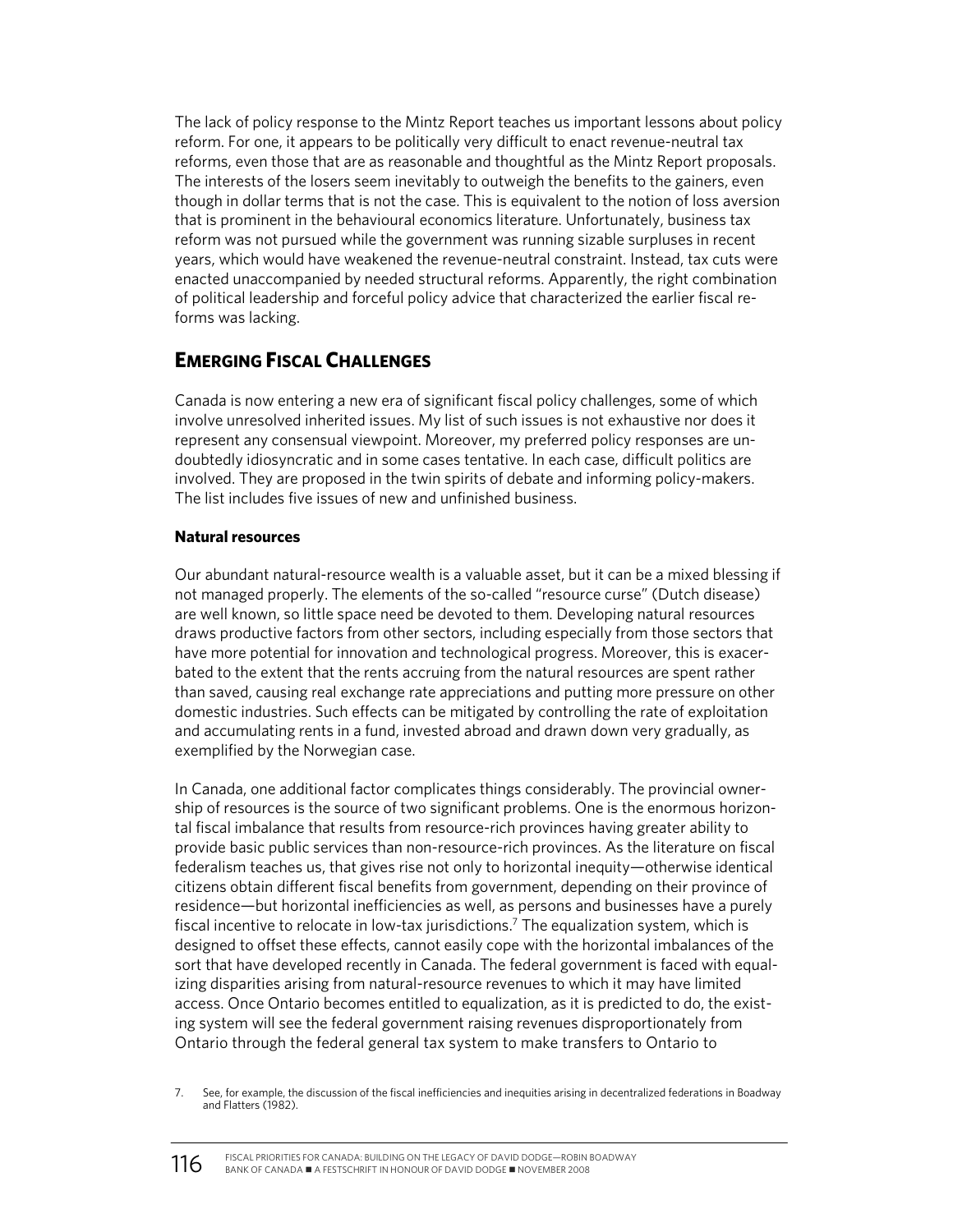compensate for resource-revenue deficiencies.<sup>8</sup> This does not mean that equalization is not achieved, but that it can only be achieved through a vast reallocation of tax room from the provinces to the federal government.

The other problem, and potentially the most lasting one, is that incentives exist for resource-rich provinces to use their wealth for province-building purposes, such as by developing infrastructure and attracting diversified industries. This obviously detracts from saving the rents in a heritage-type fund. It also skews regional economic development according to a pattern based not on inherent location advantage from an economic geography perspective, but simply in favour of the provinces that happen to have large endowments of natural resources.<sup>9</sup>

These are difficult problems to grapple with, and the federal government has limited policy instruments available, given that provincial ownership of natural resources is constitutionally prescribed. Nonetheless, there are options that could be exploited more fully than at the present. First, the equalization system could be reformed in a way that effectively extracts revenues from the resource-rich provinces. This could be done by aggregating the equalization system with the Canada Health Transfer/Canada Social Transfer (CHT/CST) system of social transfers and allowing the latter to reflect provincial fiscal capacity. This is essentially the system that is used in Australia and Germany to achieve net equalization. Its effectiveness is directly related to the size of the social transfers, that is, the vertical fiscal gap. A larger gap will not only enable more negative equalization to be extracted from resource-rich provinces, but will also have other advantages, such as maintaining federal fiscal influence on provincial social programs and, as discussed below, making tax harmonization more likely.

Second, the federal government could do much more to maintain and even increase the revenues it obtains from the resource industries without apparently violating constitutional norms. It could eliminate the deductibility of provincial royalties from federal tax liabilities. It could eliminate special provisions in the corporate tax system that favour resource industries, as documented by the Mintz Committee (Technical Committee on Business Taxation 1997). More basically, it could foster the use of the federal corporate tax as a rent-collecting tax by designing it on a cash-flow-equivalent basis. The so-called ACE (allowance for corporate equity) system used in some European countries is a good model.<sup>10</sup> The federal government could also protect the revenues to which it is already entitled offshore and in the territories.

Third, the federal government could attempt to deal with the adverse consequences of province building by resource-rich provinces. Thus, it could invest in infrastructure preferentially in the resource-poor provinces. It could also provide incentive for provinces to save more of their resource revenues. For example, resource revenues that are put into heritage funds could be exempt from equalization until they are withdrawn.

Dealing with the imbalances caused by unequal provincial resource wealth is obviously a difficult and sensitive issue, and the experience of the National Energy Program of the 1970s is often invoked. In fact, it need not be insuperable. Equalizing natural-resource wealth has almost always been a part of the equalization system, and the federal

- 8. See the recent discussion of this in Courchene (2008).
- 9. This theme is explored in Boadway (2009).
- 10. The experience with the ACE is discussed in Klemm (2007).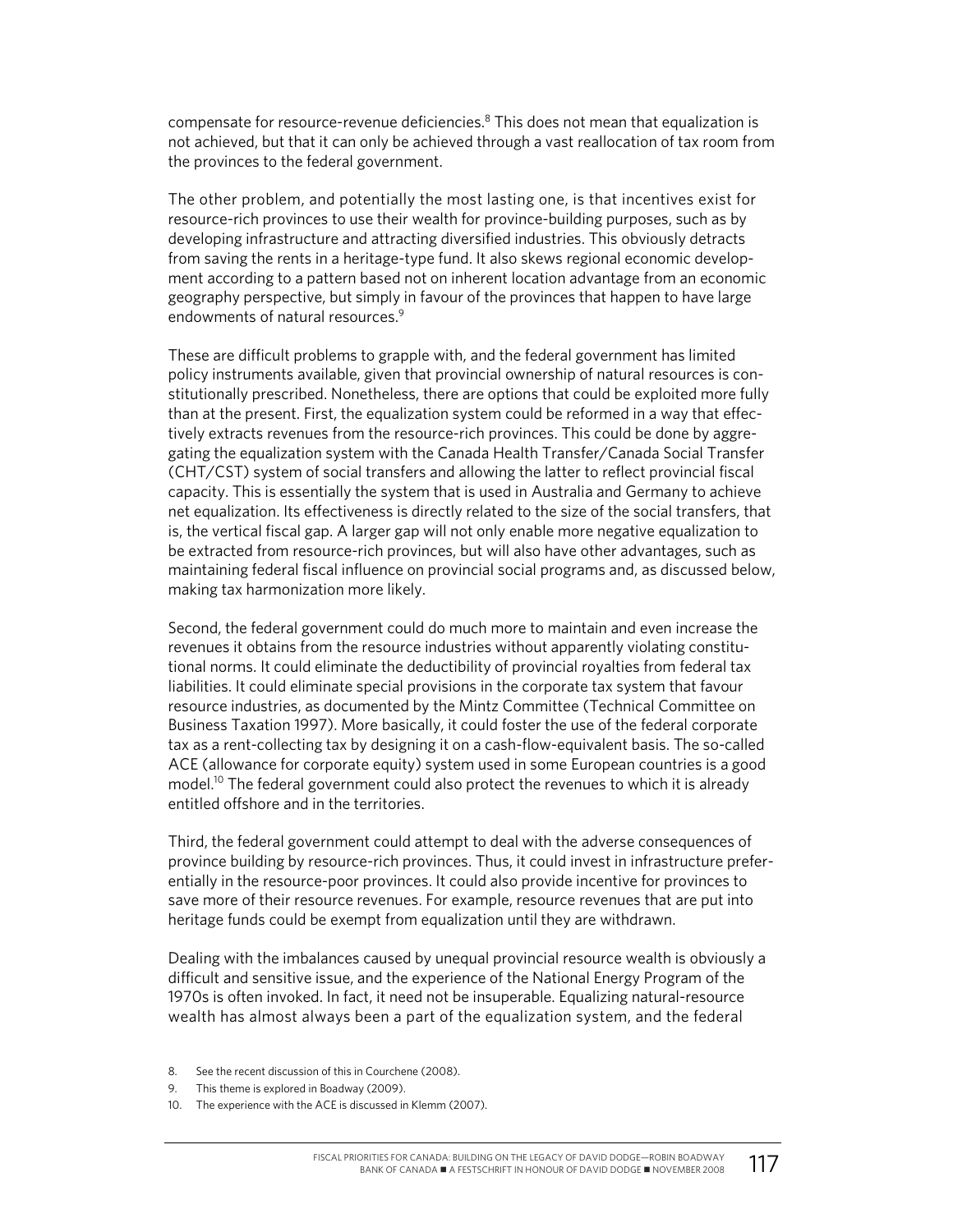government has had significant access to that wealth through the tax system. This is clearly not the time for the federal government to abdicate all responsibility for dealing with natural-resource disparities. Removing natural resources from the equalization system, which one of the main political parties has advocated, would constitute abdication.

### **Environmental pricing**

The need to deal with environmental issues is a compelling one, but also a much misunderstood one. Yet, the economics arguments are relatively simple, even if technical implementation is less so. Although pollutants of any form are policy relevant, much of the public debate has focused on carbon emissions policies to deal with global warming, and some special considerations apply there. Two main issues arise. To what extent should Canada have a carbon emissions policy? And, if it should, what form should it take? Let us begin with the second question, on which an economist is arguably better prepared to comment.

Setting aside the many implementation problems, the options are straightforward. One is to tax carbon emissions.<sup>11</sup> This could be (i) at the point of emission, (ii) on final products based on cumulative emissions, or (iii) on a multi-stage basis with credits for taxes imposed on previous ones. The multi-stage approach has the merit, as in the case of the GST, of avoiding tax cascading and of facilitating zero rating of exports, but at the cost of considerable complexity (by making all transactions taxable). Relative to other taxes, carbon taxation is undoubtedly more complex and entails substantial administrative costs of collection and compliance.

Apart from that, there are various other modelling issues that arise with carbon taxation. The first has to do with coverage. Should all sources of emissions be taxed, including agricultural, industrial, and household? In principle, the answer is yes, the broader the base the better, as with the GST. There are other, more effective ways of dealing with redistributive or regional concerns.

Second, what should be done with the revenues? From an economic perspective, there is no reason to treat them differently than general revenues. That is the nature of the socalled "double dividend." There is no reason, apart from political, for disbursing them to households or firms as a refundable tax credit. Nor is there any reason to use them to subsidize abatement technologies. The mere fact of carbon pricing provides an incentive for firms and households to abate. Some commentators propose returning the revenues to the provinces in proportion to where they were collected. Again, there is no economic argument for doing this. If carbon emissions are truly a social cost, carbon taxes should apply where those costs are borne, without compensation.

Next, there is the issue of federal-provincial carbon tax harmonization. This is imperative to avoid double taxation and distortionary effects across provinces. Indeed, from the perspective of fiscal federalism, the carbon tax is ideally federal rather than provincial. However, unless the federal government acts first, it would be difficult to implement a federal-only system. That being the case, there will be inevitable squabbling about the allocation of the double dividend among provinces, although this would be mitigated in the event that carbon tax/pricing revenues were subject to equalization.

11. For example, see the recent proposals by Mintz and Olewiler (2008) and Courchene and Allan (2008).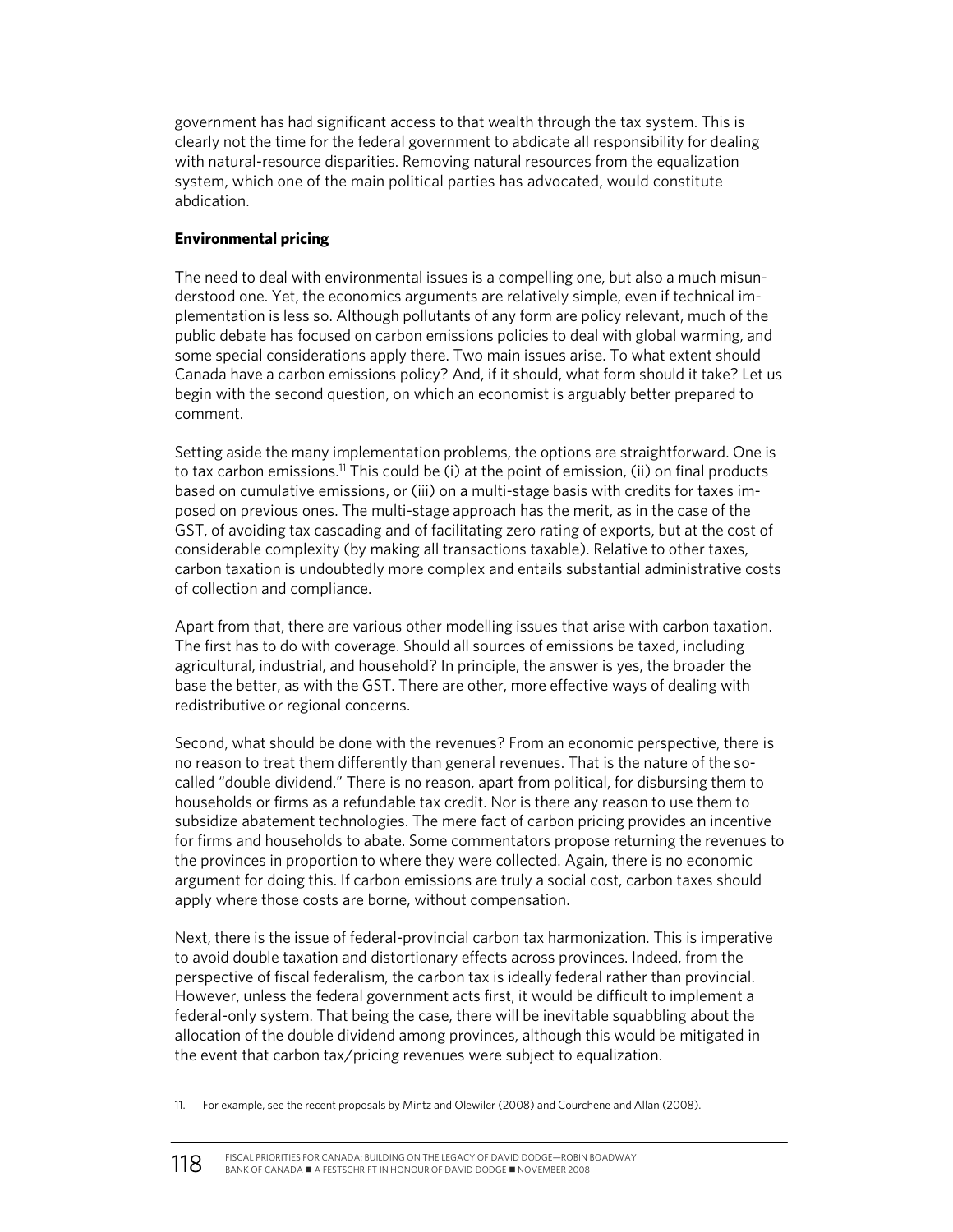Finally, there is the international dimension, which is obviously important for Canada. To a purist, imports should be taxed on their carbon content (to the extent that international tax and trade agreements allow it), though with credit for carbon taxes levied abroad. Such crediting shifts the double dividend abroad, which may be unpalatable. The taxation of carbon content in exports is more contentious on competitive grounds. In the absence of carbon taxation abroad, one could argue for exempting exports, despite the fact that this violates the principle of pollution control. Of course, to the extent that carbon taxes are levied abroad on imports with credits applying, the case for domestic taxation on exports is strengthened as a way of capturing the revenues. What this really suggests is that, as in the case of other taxes on international transactions, some international coordination is desirable, albeit very difficult to achieve.

Carbon emissions can be controlled by quantity regulation as well. Regulation by itself is obviously an inefficient policy choice: it is virtually impossible to assign quantities of emissions in accordance with an efficient allocation. Quantity control through the issue of permits combined with permit trading—the cap-and-trade system—can achieve the same effective carbon pricing as carbon taxation, although with permits there is much more certainty about the level of carbon emissions that will be achieved (and correspondingly less about the price of emissions). But, depending on how the permits are issued, there are very different effects for the government. If the permits are auctioned off competitively, the auction price is analogous to a carbon tax, and equivalent revenues are available for the government in expected terms. On the other hand, if the cap-and-trade system operates by the government simply issuing permits or emissions entitlements to potential polluters and allowing them to trade, the double dividend disappears. The revenues are dissipated as firms obtain the implicit value of their entitlements. This represents a particularly arbitrary way of disbursing the revenues from carbon pricing and, as such, makes little economic sense. Yet, this is the direction in which the provincial system seems to be headed, presumably owing to political exigencies.

The difference in property rights to the implicit revenues from carbon pricing under cap and trade versus carbon taxation makes it difficult to harmonize carbon pricing among jurisdictions if different jurisdictions use different methods. For example, crediting firms under a carbon tax scheme for the emissions that they are entitled to receive under cap and trade amounts to turning tax revenues over to a polluting agent. It is better to have a uniform system, and it is better that the system be either a carbon tax system or a permit system where permits are auctioned off.

Let us return now to the prior question of whether a carbon emissions policy is necessary or desirable. Even if we accept the scientific argument that carbon emissions contribute to global warming, there are two separate issues that must be confronted in arguing for a Canadian carbon emissions policy. The first is the oft-cited point that our individual effort is pointless since we constitute a small percentage of world emissions. This is basically an argument to free ride, and holds independently of what other nations choose to do. The problem of free riding is endemic to society, and standard economic calculus suggests that, like the prisoners facing the proverbial dilemma, free riding is in one's own interest. As compelling as the logic of free riding is, the world would be impossibly unlivable if everyone took the economist's advice. I would prefer to hope that my nation acting on behalf of me acted ethically rather than selfishly, at least to some extent and despite the cost. There seems no other hope but that nations will choose that option, and that will not happen unless some countries take the lead.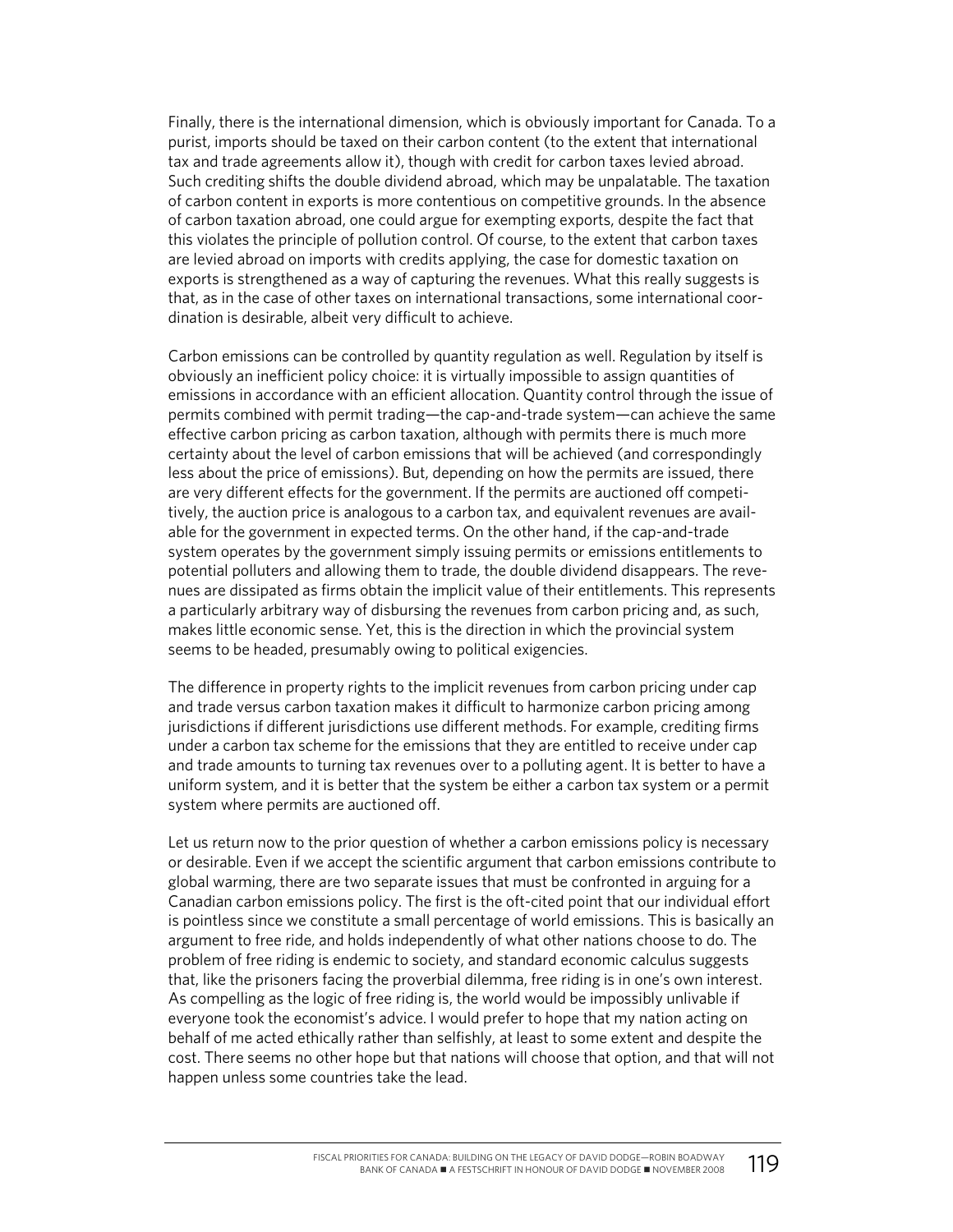A second, more troublesome and less recognized, issue plagues the carbon emissions debate, and that has to do with the consequences of taking the supply side into account.<sup>12</sup> Apparently, once carbon is in the atmosphere, it remains there for a very long time. The effect of carbon emissions is in that sense cumulative. Add to that the fact that there is a finite stock of carbon fuel on the earth. Imposing a tax on carbon may reduce the rate at which the stock of fuel declines, but eventually it will all be used and find its way into the atmosphere, at least in the absence of effective carbon sequestration technologies. That being the case, carbon pricing does not reduce global warming at all: it merely postpones it. Seen in this light, the main effect of carbon taxation is to slow down the rate of use of the carbon fuel stock, thereby redistributing its benefits from present to future generations.<sup>13</sup> That may be an unduly pessimistic view of global warming. But, to the extent that it is true, it reinforces the case for carbon taxation—now, however, on a different sort of intergenerational equity basis.

### **Sales tax harmonization**

Despite its many benefits, the GST reform was unfinished business. We have an enviable GST at the federal level, but unlike the Australian and German federations, we retain a series of highly inefficient retail sales taxes (RSTs) in several provinces. The case for harmonizing RSTs with the GST is widely agreed, but the obstacles remain formidable. The unfortunate fact to be faced is that it is administratively difficult to run a VAT system in a federation with each government having minimal discretion over its own tax rate. In my view and as discussed below, the advantages of maintaining a decentralized VAT system with provincial discretion over rates are small compared with the advantages of a fully harmonized system with a single rate. Persuading the provinces of that is the main obstacle.

The problems with RSTs are well known. Apart from their narrow bases, which are fixable, single-stage sales taxes inevitably cause production inefficiencies by taxing business inputs at arbitrarily different rates. They discriminate against domestic producers for the same reason. A VAT is far and away the sales tax of choice across the OECD (with the notable exception of the United States), and with good reason.

At the same time, despite the experience in Quebec, harmonizing separate provincial VATs with the GST is bound to be cumbersome. Any firm operating across provinces would have to deal with different input-tax-credit rates and presumably different tax authorities at considerable cost for compliance and collection. There are theoretically appealing ways of harmonizing multi-jurisdiction VATs, some of which apply a uniform sales tax rate at all intermediate stages and differential rates at the final stage.<sup>14</sup> But, they have yet to be tested, and the administrative complexities appear daunting.

A more sensible approach is to question the need for provincial VATs. Harmonization would in any case entail a common base with the federal GST, so all that the provinces gain from a decentralized harmonized system is the right to choose their own rates. This right is of limited value relative to the complexities it entails. Given the system of equalization, the need for provinces to have different rates is limited. More important, the usual argument for tax-rate decentralization as a means of achieving accountability makes little

- 12. The following argument is due to Sinn (2008a, 2008b).
- 13. Sinn (2008a, 2008b) argues further that escalating carbon taxes is counterproductive. This simply induces accelerated use of the resource.
- 14. These methods are carefully reviewed in Crawford, Keen, and Smith (2008).

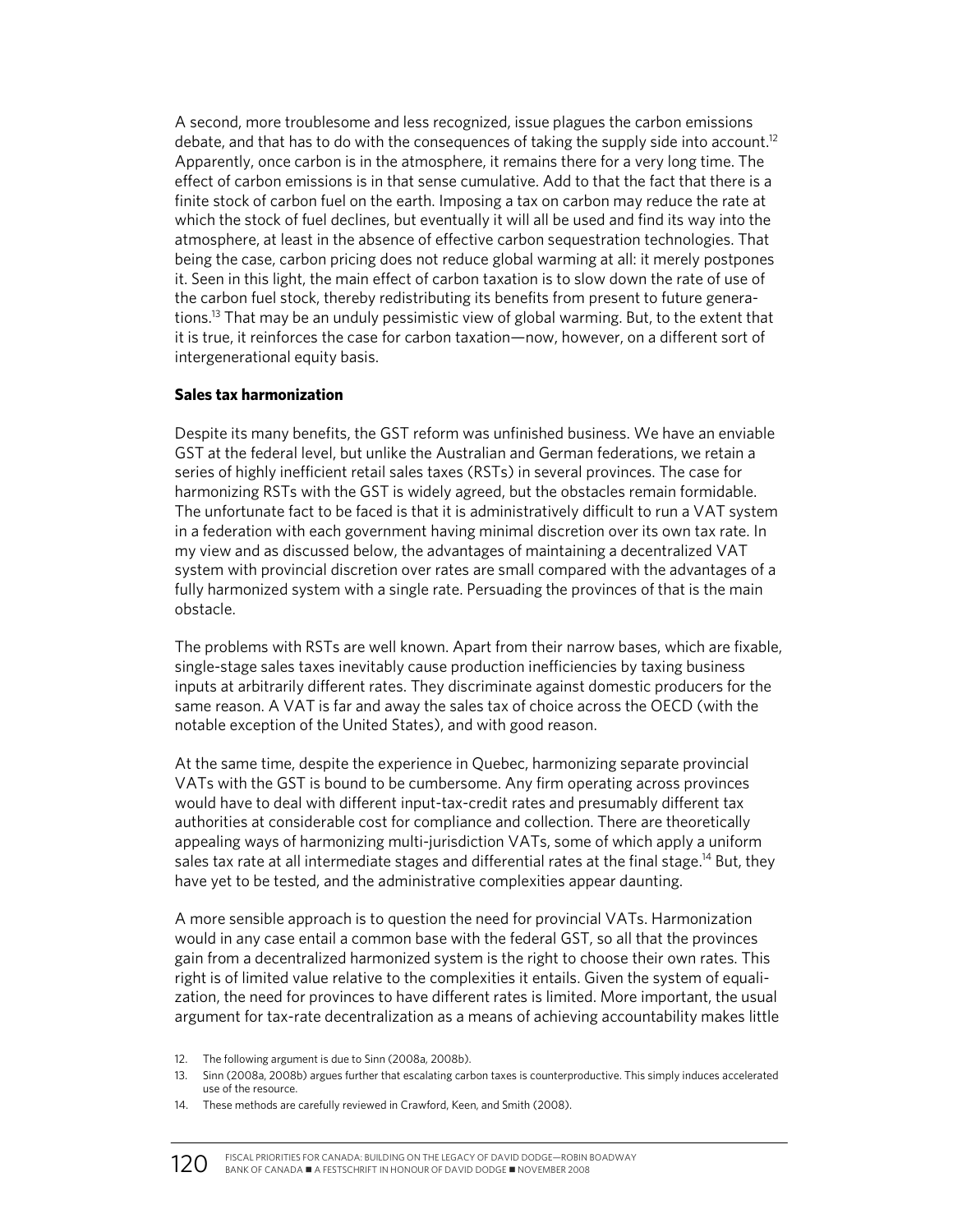sense. Provinces, in fact, rarely vary their sales tax rates. On the contrary, they take sales tax revenues more or less as given and exercise accountability over their choice of how to spend them.

These considerations suggest a more imaginative alternative, which is to move to a national GST with a share of the revenues allotted to the provinces.<sup>15</sup> In effect, the HST system used in three of the Atlantic provinces would apply nationwide, though presumably with Quebec retaining its separate sales tax (QST). Such a revenue-sharing GST system—which mimics the Australian case—has a number of advantages. It would harmonize the GST in the simplest way and with a single tax authority. There would be no need to account for how the revenues are collected by each province. Instead, they would be allocated among provinces according to equalization principles. That is, the "have" provinces would receive correspondingly less according to their fiscal capacities. In addition to harmonizing the sales tax, this would bring a modicum of relief to the equalization system by implicitly equalizing down the non-equalization-receiving provinces even without the federal government having sufficient access to resource revenues.

#### **Income tax reform**

Basic reform of the income tax system is long overdue. The last major reform (at least federally) was in the wake of the Carter Report (Royal Commission on Taxation 1966). In the meantime, the circumstances facing tax policy makers have changed, major reform initiatives have been launched elsewhere, especially in some European countries, and our thinking about the ideal tax system has evolved. What has happened instead is that we have had a long period of piecemeal reforms without a vision of an end point. Some of these changes have rationalized elements of the system in ways that facilitate fundamental reform, such as the introduction of refundable tax credits, the revision of the Tax Collection Agreements with the provinces, and the recent new tax-sheltering devices for retirement savings (Tax-Free Savings Accounts). Moreover, there has been some halting movement towards simplification. It is time, though, for a more thorough rationalization of the system.

Let us start with some principles. Unlike when the Carter Report appeared, few experts nowadays favour comprehensive income as the ideal personal tax base. Apart from its sheer unfeasibility, a comprehensive income tax would tax capital and labour income using the same rate structure, which makes little economic sense. For example, the result would be a massive differential taxation of future, relative to present, consumption, which would violate efficiency and equity norms. Moreover, the mere fact that it is difficult to tax some forms of capital income implies that inefficiencies are unavoidable, and in fact are exacerbated by the tax planning induced by a progressive rate structure. True, in a mixed direct-indirect tax system, the relative taxation of capital income is reduced, but against this are other forms of taxation that apply to capital income, such as property and business taxes.

Instead, opinion falls into two camps. One camp, following the Meade Report (Report of a Committee Chaired by Professor J. E. Meade 1978) in the United Kingdom, the Blueprints for Basic Tax Reform in the United States (U.S. Treasury 1977), and the Economic Council of Canada (1987), favours consumption as the basis for direct personal taxation. This would be achieved by sheltering all capital income, either through RRSP-type devices or

15. Tremblay (2009) has also advocated such a reform.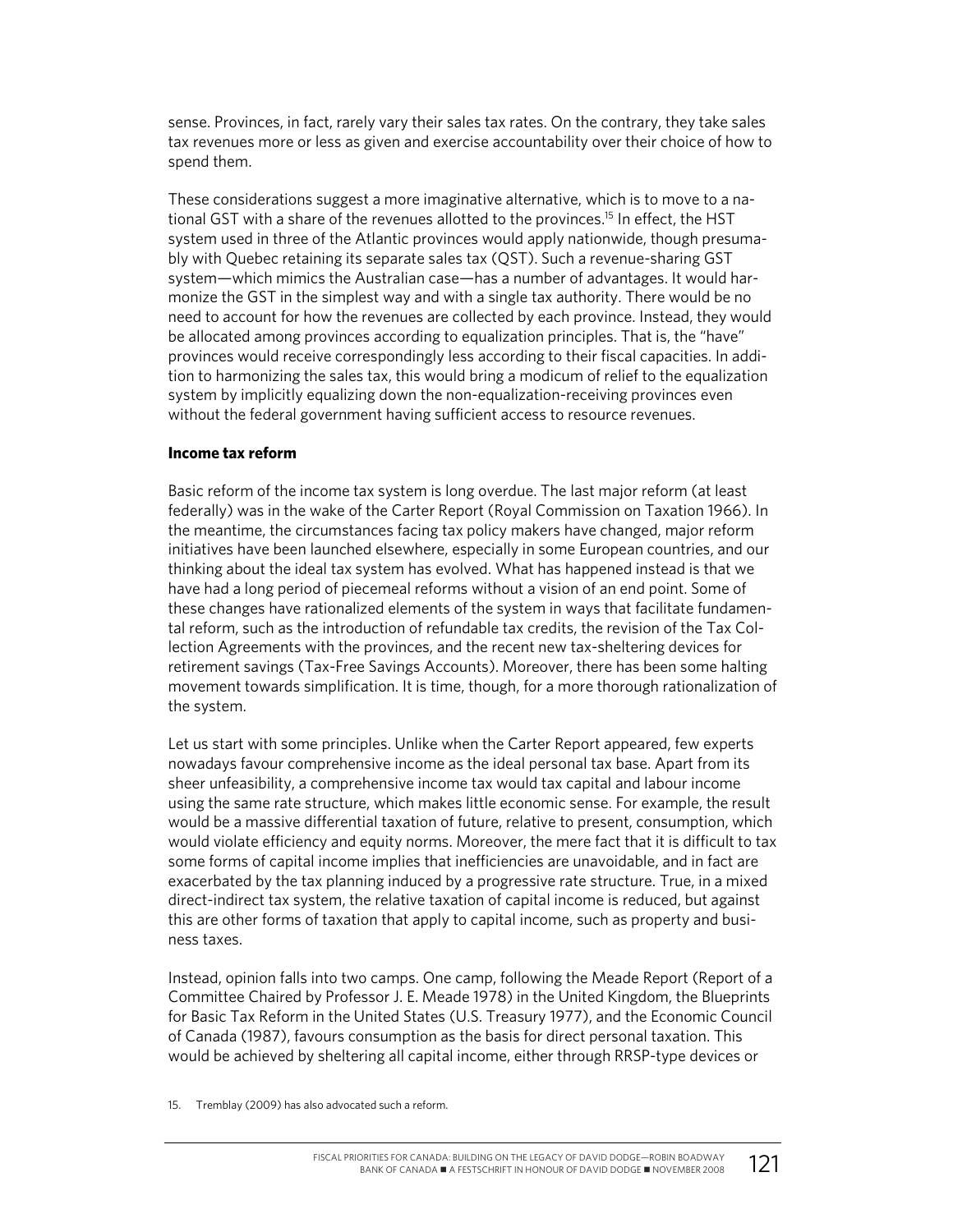by allowing the capital income on non-registered assets to be simply tax-free (as in the Tax-Free Savings Accounts). Progressivity of any desired degree would be maintained by using a progressive rate structure. Given that elements of both types of capital-income sheltering are already in place, moving all the way to a consumption-based personal tax would be quite feasible (albeit politically difficult). The other camp, following the dual income tax model of Scandinavia—the so-called Nordic model—or one option of the President's Advisory Panel on Federal Tax Reform (2005) in the United States, advocates a schedular system with a separate rate schedule applying to labour and capital income. In the Nordic model, earnings (and transfer income) are subject to a progressive rate structure, while capital income is taxed at a flat rate, typically corresponding to the lowest rate of earnings tax. Corporate income is then taxed at the same rate as capital income.<sup>16</sup>

In my view, the Nordic model makes a lot of sense for Canada. While advocates of consumption tax would not tax capital income on the grounds that it entails double taxation of savings, which can be both inefficient and inequitable, the case for some tax on capital income remains strong. For one thing, it gets at income earned from inherited wealth, which otherwise would go untaxed in the absence of wealth or wealth-transfer taxation. For another, capital income is likely correlated with a person's wage-earning ability and thereby acts as a complement to earnings taxation (Banks and Diamond 2008). At the same time, the case for a flat-tax approach to capital income is realistic. Many administrative complexities from taxing capital income arise because of either differential tax rates on different types of capital income or a progressive rate structure. A single rate comprehensively applied avoids these problems and also facilitates the collection of taxes using withholding by financial institutions. Of course, flat capital-income taxation does relatively little to reduce inequities arising from inheritances, which is why in the Scandinavian case, wealth or wealth-transfer taxation complements the dual income tax. One could make a theoretical argument for inheritance taxation in Canada, as well, although that would be a bit ambitious, given that the federal government previously abandoned the field to the provinces.

Dual income taxation would have a further advantage in the Canadian context. The earnings part of the tax could be jointly occupied by the federal and provincial governments and harmonized. The capital-income part of the tax could be federal alone, thereby protecting the single-rate aspect of the tax and the administrative benefits that it implies. The dual income tax would be a fair and efficient alternative to the existing system, which taxes some sorts of capital income at high rates and exempts others altogether. It is by no means a problem-free system, since some forms of capital income would still be difficult to tax (housing) and one might want to shelter other forms (pension savings). Moreover, it may not always be possible to perfectly distinguish labour from capital income, as the Nordic countries have found. But it would represent considerable simplification over the existing system.

There are other measures that could further rationalize the direct tax system. The advent of refundable tax credits could be exploited more consistently. There is no particular reason why some credits remain non-refundable, including especially those that are intended to contribute to vertical equity. Making all tax credits refundable would transform the tax system into a proper negative tax system and in the process make it fairer to the worst-off members of society.

<sup>16.</sup> The pros and cons of the Nordic dual tax system are reviewed in Boadway (2004b).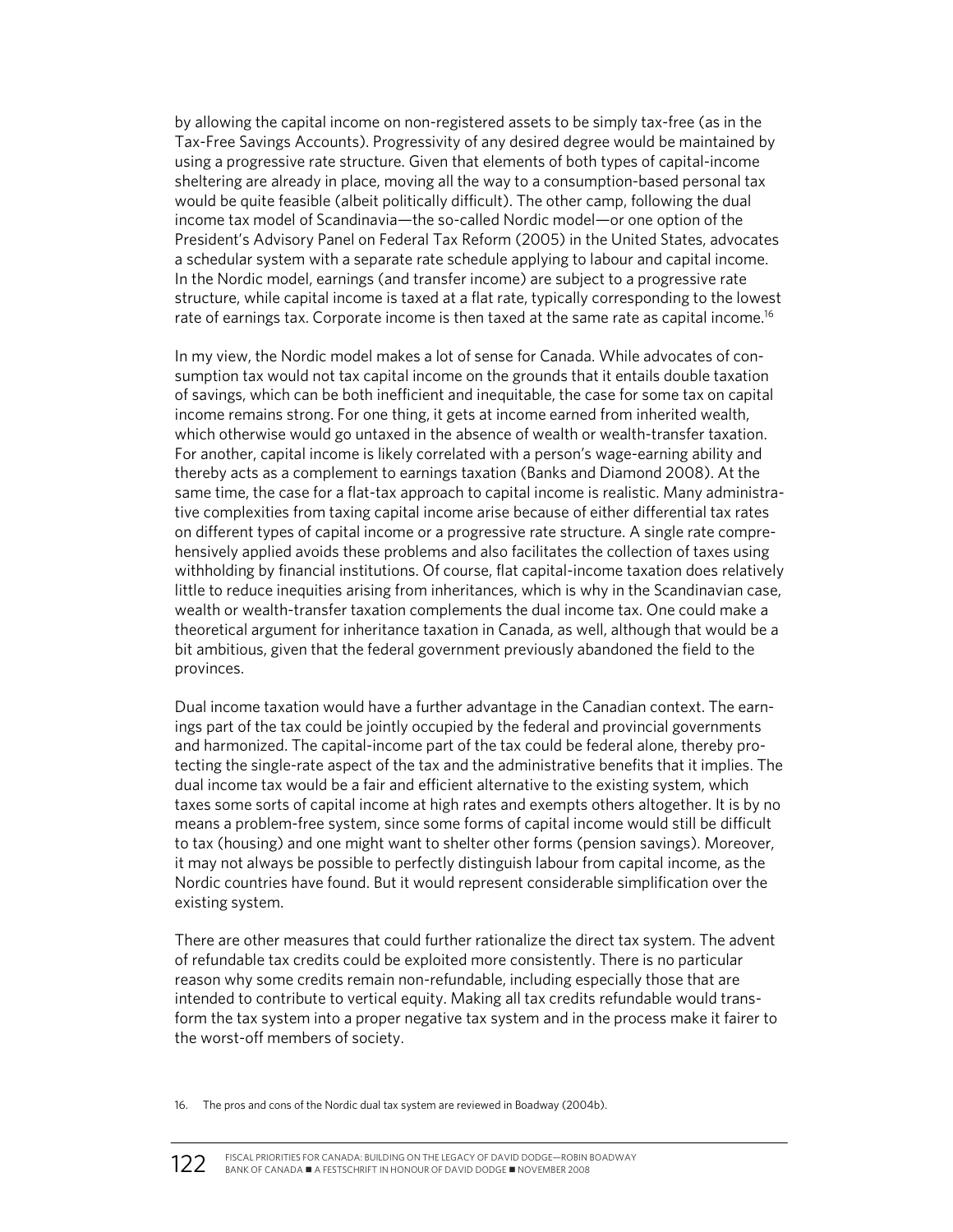A natural extension of the refundability principle would be to apply it to tax losses, especially those involving business income. Of all the distortions of business taxation, arguably the most important are the ones applying to risky, small, and growing firms, those typically in a loss position. The inability to refund tax losses increases their costs of finance and their riskiness, and puts them at a disadvantage relative to larger, more established firms.

Business income taxation more generally could be reformed to avoid the many distortions documented in the Mintz Report (Technical Committee on Business Taxation 1997). A dual income tax system would facilitate rationalization, since the personal capital tax rate would also be used for corporations. This would simplify the integration of corporate and personal taxation and eliminate some tax-planning opportunities.

Having said that, the potential of the corporate tax system as a device for collecting rents should not be overlooked, given the urgency of the federal government having some access to resource rents, as mentioned above. The problem is that a corporate tax designed for rent-collection purposes differs from one designed as a backstop to the personal income tax. In fact, with lower capital income tax rates under a dual income tax, the need for a corporate tax to withhold against income accruing on behalf of shareholders is much reduced. In these circumstances, a corporate tax designed to collect rents, such as an ACE, as mentioned above, would make a lot of sense.

### **Human capital**

Human capital is an asset like no other. Unlike physical capital, it is not fully reproducible, and since it is embodied in individuals, it is not transferable. Human capital is, in part, an endowed trait that can be augmented by human-capital investments of various sorts. The pattern of endowed human capital and the ability to accumulate it are very unevenly distributed across the population, with the presumption that there is a positive correlation between the two. The ability to accumulate human capital also seems to vary systematically with one's social environment: family income and education, community, and one's peers in educational institutions and on the job. To complicate matters further, humancapital accumulation is relatively risky, and it very likely emits externalities. Finally, given the relatively large investment required early in life, and the difficulty in borrowing against future earnings, individuals may face liquidity constraints that affect their access to higher education.

What is the government's fiscal interest in human-capital accumulation? Let us talk in terms of higher education, although similar issues arise with respect to trades acquisition or training on the job. On purely efficiency grounds, there are various market-failure arguments that can be used to justify some corrective action. The supposition that there may be externality effects from education is the classic case for fiscal support of the sort we observe in practice, such as the relatively heavy subsidization of educational institutions and the direct support offered through the tax system, which is discussed below. The extent of these externalities is unclear, and they could take many forms, such as the diffusion of information and skills through human contact of educated workers on the job and in society, the contribution of educated persons to civic society, the acquisition of new knowledge in universities, and so on.

Other market failures apply at the individual level. The lack of insurance markets to deal with the high risks of education and liquidity constraints faced by individuals in financing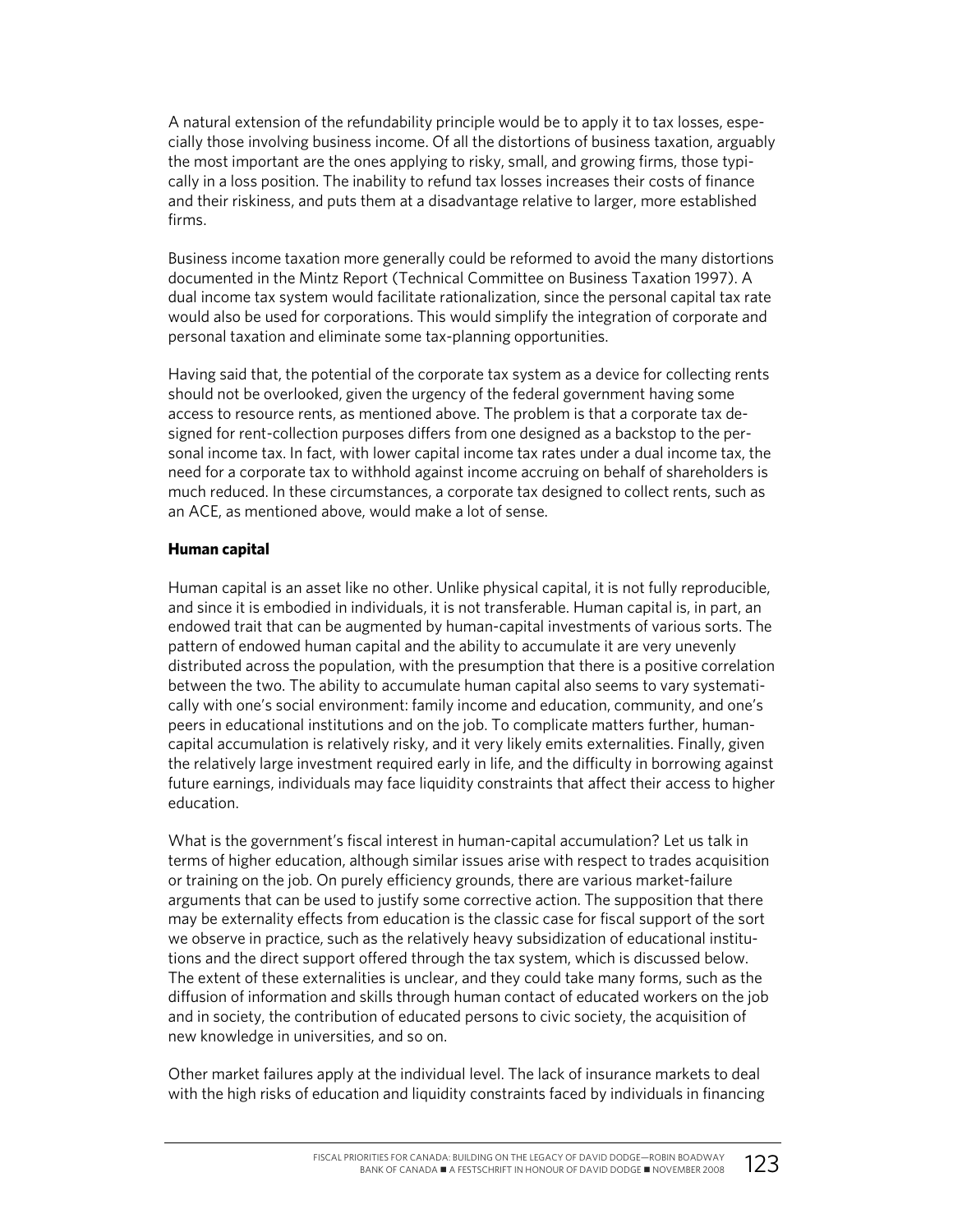their education might rationalize government intervention to provide some collective form of educational financing and risk insurance. Indeed, that is the core justification for income-contingent loans and equivalent devices.<sup>17</sup> In their purest form, they are actuarially fair and not intended to subsidize an individual's education.

Recently, emphasis has been put on arguments from behavioural economics to justify government encouragement of education (and perhaps even the mandating of school education that is a universal feature of education policies). Standard behavioural economic reasoning suggests that persons under-invest in their own education (or even underperform) because of myopia, procrastination, and the tendency to seek instant gratification that comes with time-inconsistent preferences.<sup>18</sup> Government intervention to counter behavioural anomalies is controversial, but is usually justified by arguing that government would be acting in the best long-run interest of individuals. In fact, there are instances in which governments do just that: they outlaw, regulate, or tax such things as addictive substances and, as we have seen, they mandate saving for retirement. They might likewise encourage persons to acquire more education than they otherwise would, although effective implementation of such policies is difficult because success requires individuals actually applying themselves. Thus, there is undoubtedly an element of waste associated with inducing unwilling (and perhaps unable) students to acquire more education.

More important and controversial, two fundamental redistributive issues are involved with education. For one, differences in individuals' human capital give rise to differences in income that an inequality-averse government would want to mitigate, especially to the extent that they are due to unequal endowments. And, this is exacerbated by the fact that accumulation of human capital through higher education is concentrated on a minority of the population, dominated by those who have larger human-capital endowments to begin with and who are more educationally productive. There are, however, serious constraints in pursuing such redistribution fully. In particular, there are incentive problems. Progressive taxation of earnings not only reduces the incentive to accumulate human capital in the first place, but it also reduces the incentive to earn income given the stock of human capital. To the extent that these incentive effects are operative, they reduce the efficiency benefits of encouraging education mentioned above. These incentive effects obviously also restrict the extent of progressivity. In principle, the government might want to redistribute the earnings from accumulated human capital less intensively than those from endowed human capital. The inability to do so directly might provide support for a general incentive to acquire human capital as a part of a progressive income tax system.

The second redistributive objective concerns equality of opportunity, which is one of the few constitutionally sanctioned socio-economic objectives in Canada.<sup>19</sup> Equality of opportunity means different things to different people, but one appealing interpretation of it is to reduce inequalities in the ability to earn income. To achieve this absolutely would be an impossible task, if only because it is impossible to redistribute endowed human capital among persons. The best that can be achieved is to pursue greater equality in the accumulation of human capital. Even this is a difficult task given, as mentioned, the disparities

<sup>17.</sup> See, for example, the discussion of income-contingent loans in Barr (2005) and of the related concept called a graduate tax by Carmichael (2005).

<sup>18.</sup> Key elements of behavioural economics and its fiscal implications may be found in Diamond and Vartiainen (2007).

<sup>19.</sup> Thus, section 36 (1) of the Constitution Act, 1982 says, among other things, ". . . Parliament and the legislatures, together with the government of Canada and the provincial governments, are committed to promoting equal opportunities for the well-being of Canadians."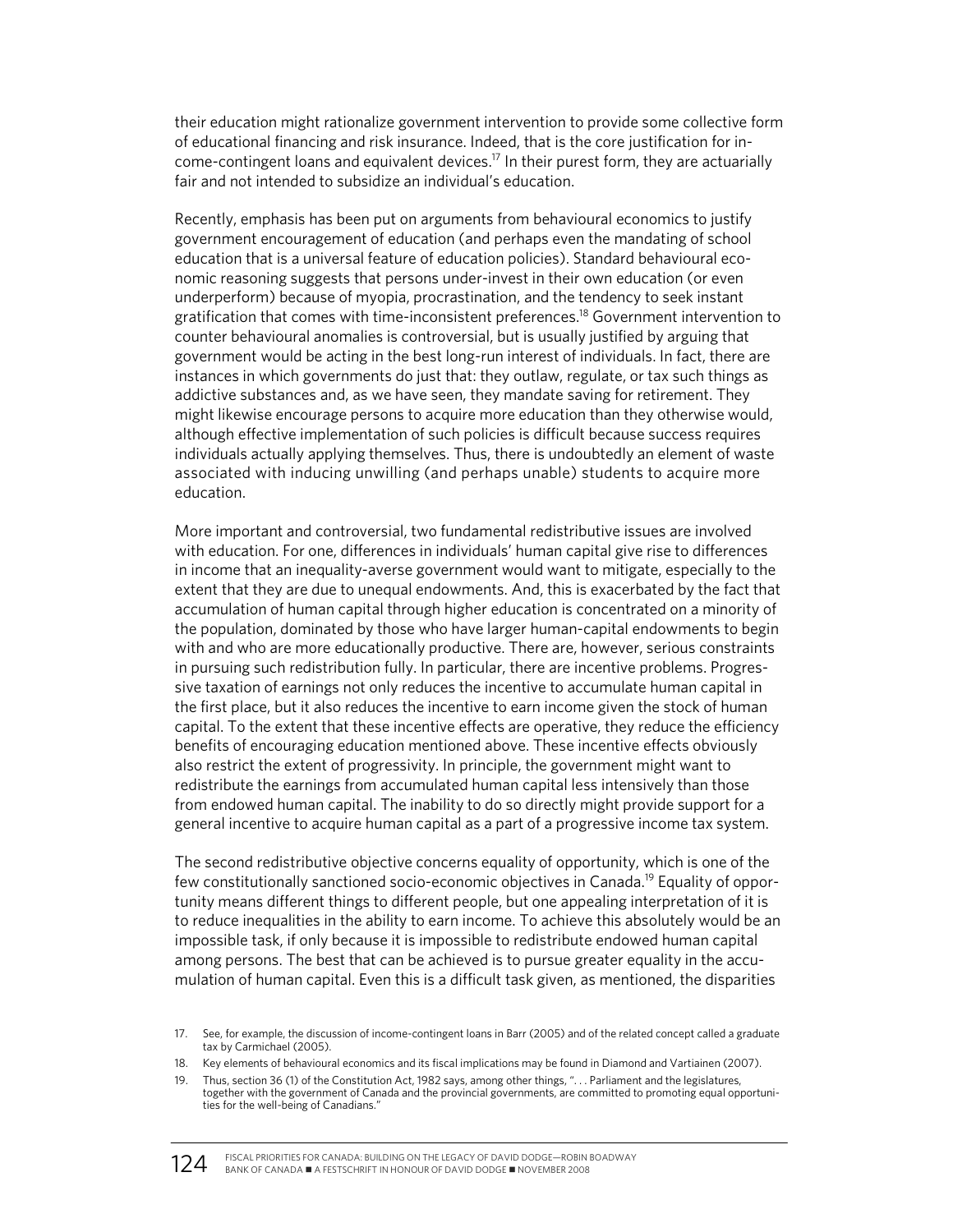in the ability to accumulate human capital owing to social and personal factors. A serious policy of equality of opportunity in this sense would involve more than just removing the barriers to access to education, whether financial, social, or circumstantial, so that all persons of a given skill are equally able to add to that skill. It would involve directing educational resources heavily towards those with lower skills so that disparities in skills are mitigated.

Such a proactive interpretation of equality of opportunity as a policy of reducing skill differences as opposed to eliminating opportunities for those of a given skill would certainly be in accordance with the recent literature on equality of opportunity (see Roemer 1998). But, this would obviously involve a very inefficient use of educational resources. For example, it would be very costly in terms of skill enhancement to devote enough resources to enable all low-skilled persons to go to university. It is obviously more efficient to target resources to those who can make the most productive use of them, which presumably involves a minority of the population, which is the case now. The point is that equality of opportunity, to which lip service is often paid, is a very difficult and costly objective to achieve, given the differences in skill with which persons are endowed. Nonetheless, it is a worthy objective to be set against others, including efficiency. At a minimum, one might argue that policies should strive to remove barriers that disadvantaged, but motivated, persons face in acquiring human capital. Presumably, this at least means that persons of a given skill have equal opportunity in developing that skill. One then relies on the income tax system to deal with inequalities involved with differences in income arising from the distribution of skill endowments themselves.

It should be obvious that, even from a conceptual perspective, there are difficult policy issues involved with education. Transferring these issues from principle to practice is equally difficult, and the literature is far from providing definitive answers to educational policy questions. The best we can do is to offer some critical and speculative observations on implications for policy in Canada.

Note first that the tax treatment of human-capital accumulation is quite generous relative to taxable financial assets. To the extent that the cost of education is forgone earnings, such investment is implicitly sheltered from tax in a way that is roughly similar to RRSPs and RPPs (although drawing down accumulated assets occurs before retirement).<sup>20</sup> To use the jargon of tax economists, it is subject to cash-flow taxation. Foregone earnings are implicitly deductible from current income, and the proceeds from the investment—at least to the extent that they take the form of higher income—are taxable. Thus, normal asset income obtained from human-capital accumulation is largely free of tax, although returns higher than normal are certainly taxed. (An important exception is that extra tax will be incurred to the extent that the tax rate on the increased earnings is higher than the tax rate on foregone earnings, something that occurs under a highly progressive rate structure.) Therefore, households that have the requisite skills have an incentive to invest in human capital along with other sheltered assets at the expense of taxable financial assets. That part of human-capital investment that consists of material costs and tuition is treated somewhat less liberally since it is not fully deductible. Instead, it is subject to a partial tax credit, although it is not clear that this is the best option. Consistency in tax would require full expensing of tuition and ancillary costs of education.

20. This point and some of its consequences were explored by Davies and St-Hilaire (1987).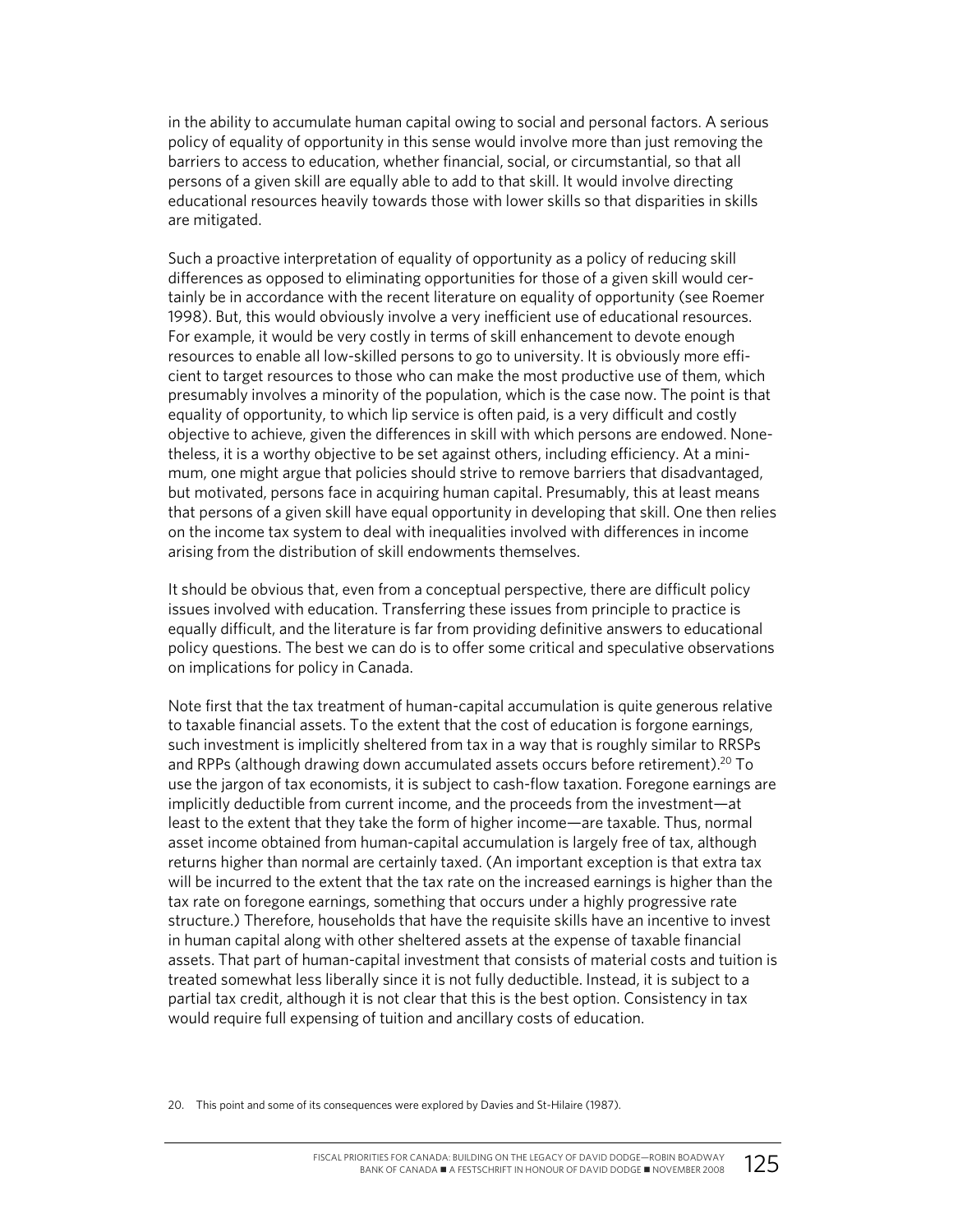To the extent that there is cash-flow tax treatment of human-capital investment, there is really no need on efficiency grounds to give tax preferences for the cost of borrowing to finance education. Indeed, if tuition and other costs were fully tax deductible, it would not be appropriate to give any interest deduction. Yet, the Registered Educational Savings Plan (RESP) does essentially that: it allows the tax-free accumulation of assets used to finance investments in higher education that is itself largely sheltered.

Cash-flow tax treatment of human-capital investment also has desirable risk-sharing properties, although one could argue that the inability to pool the risk of human-capital investment with that of other assets leaves excessive exposure to risk. Moreover, whereas cash-flow tax systems applying to financial investment by firms can in principle ameliorate cash-flow (liquidity-constraint) problems of investing firms by allowing refundability of risk, in the case of human-capital investment in the form of foregone earnings, this is not the case. These considerations argue strongly in favour of an income-contingent-type loan program to address the combined issues of risk and liquidity constraint. This seems to be another example where economic reasoning has yet to find acceptance among policy-makers.

Perhaps the most important and difficult fiscal issues involve determining what should be the individual student's share of tuition costs. Several issues are involved here, all of which have been alluded to, and none of which admit of a precise quantitative answer. Nonetheless, the principles can at least be used to inform policy. The main argument for a sizable public contribution to higher education is the efficiency one, particularly the externalities associated with both the educational and research functions. Whether this justifies the large share of the financial burden covered by government is debatable. One suspects that this share is driven more by the desire to keep tuition costs low for all students regardless of their means, which is not something that can be supported by either efficiency or equity arguments. On the contrary, the relevant equity arguments, which involve equality of opportunity, would call for much more targeting of public assistance as opposed to what to date has been a largely, though not completely, universal approach.

To expand on that a little, equality of opportunity, even in the weaker sense of enabling persons of a given skill equal opportunity to develop those skills, would dictate compensating persons for disadvantages such as family income. Given the private return to education, it is hard to justify general taxpayers financing the education of able students from middle- and upper-income families. To the extent that one wants to offset liquidity constraints or riskiness involved with financing higher education for these persons, an actuarially fair income-contingent-type loan program would be ideal. Pure assistance should be targeted at the needy to the extent that is possible. The current system of low tuition, subsidized loans, and RESPs does not achieve the desired targeting.

How should such targeting be achieved? Some might argue that the universities themselves should be responsible for targeting. Indeed, in some provinces, tuition increases have been allowed only on the condition that a minimum share of such increased tuition revenue goes to support needy students. This is an unreasonable approach. The universities are not in a position to assess need properly, and moreover are bound to have conflicts of interest in how they do so. To the extent that need is related to family income, the government via the income tax system is in a much better position to do so. It could design something like a refundable education tax credit that is conditional on family income, much like the refundable tax credits it offers for children or for working incomes. Taken together with an actuarially fair income-contingent-type loan program, a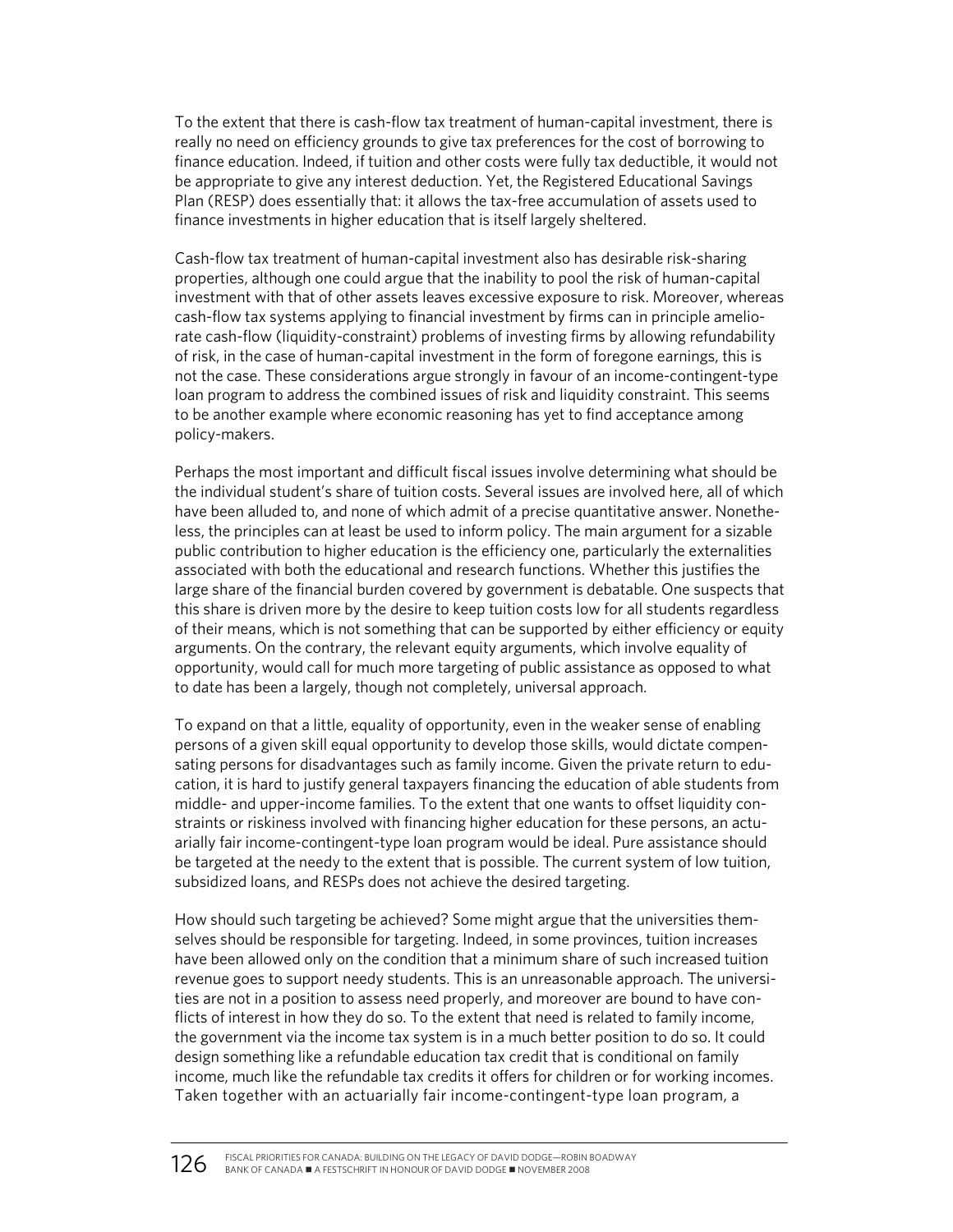refundable tax-credit program would satisfy both the efficiency and equity objectives of higher education.

In fact, the most recent federal budget introduced the Canada Student Grant Program, which is a needs-based grant that depends on family income and lasts for the duration of a student's program. This puts in place the necessary targeted grant for addressing equality of opportunity. As it stands, the size of the grant is insufficient to meet even basic tuition costs. Too much tax assistance is taken up by middle- and upper-income classes rather than being directed first to those that most need it.

Higher-education institutions will no doubt continue to operate their own programs of scholarships and assistance funded out of their own endowments. (Indeed, they could, in principle, also operate their own income-contingent-type loan programs, as Carmichael 2005 has observed.) Fundraising to build up these endowments should certainly be encouraged, given that it is always more efficient to finance services and transfers by voluntary donation than by distortionary tax revenues. However, given the very different ability of different institutions to fund-raise and the fact that social objectives like equality of opportunity are their main mandates, a public backstop program is required.

Finally, in Canada, the federal-provincial dimension cannot be neglected. Of all the major social programs in Canada, higher education is the one where there is the most direct involvement by the federal government in what is otherwise an area of provincial legislative jurisdiction. Despite the blurring of lines of responsibility, this is perhaps inevitable, given that higher education involves shared federal-provincial objectives, and its financing involves a variety of fiscal instruments, some of them directed at institutions, others at students, and yet others at scholars. Given primary provincial responsibility, a case must be made for federal intervention. Various arguments can be made for a federal role, most of them controversial.

First, spending-power arguments might be used in support of federal block transfers to the provinces in support of post-secondary education. Such transfers exist now, but they play no spending-power purpose: they are basically equal per capita transfers to the provinces with no strings attached and no relationship with provincial spending. Moreover, post-secondary transfers are part of the general system of CHT/CST transfers, and although their share is nominally specified, there is nothing to prevent provinces from using the funds for pressing priorities in the area of health care. One could argue that a transfer dedicated to post-secondary education should be carved out of the CST: a Canada Post-secondary Education Transfer (CPET). Such a transfer could play a similar role to those for welfare and health by, for example, encouraging mobility of students and graduates across provinces. As federal transfers for post-secondary education have fallen, so has free mobility. Out-of-province fee differentials now exist and provincial preferences in admission to some programs do, as well. Even without explicit conditions in the past, the mere fact of federal financial support might have induced provinces to maintain nondiscriminatory policies in higher-education institutions.

Second, the federal government is well placed to provide some forms of direct student support, particularly those that can be delivered through the income tax system. This includes not only the Canada Student Grants mentioned above, but also an incomecontingent loan program. The whole system of tax preferences for post-secondary education could be rationalized by making all costs tax deductible so that financial costs are treated comparably with forgone earnings. The fact that our income tax system is highly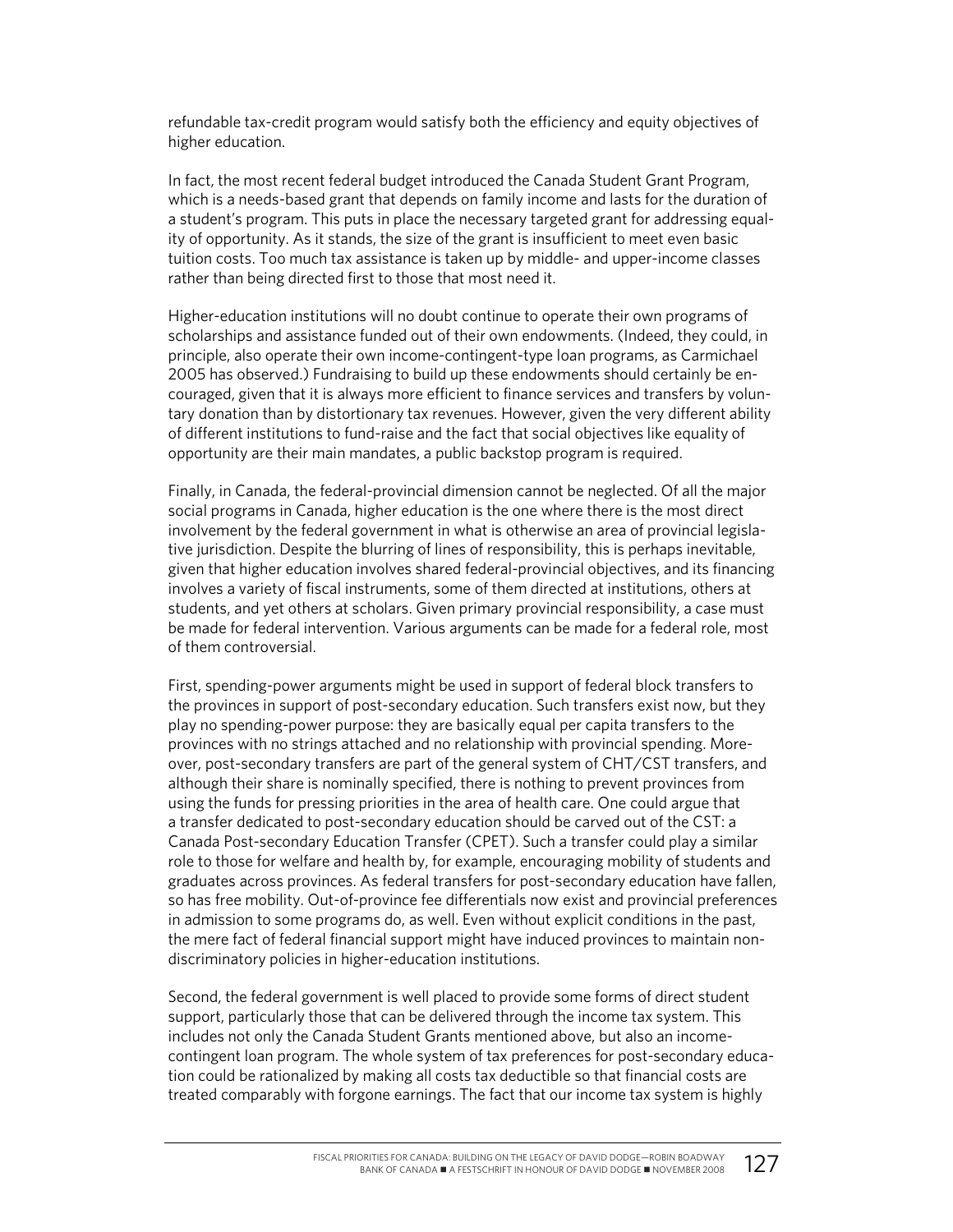harmonized and for most provinces administered by the Canada Revenue Agency facilitates this. Most important, these programs serve interests that are both federal and provincial in nature and do not involve intrusion into provincial jurisdiction.

Finally, federal intervention in support of research can be justified, given that knowledge created through research knows no boundaries. Peer-reviewed basic research grants, inducing overhead costs, and graduate scholarships are reasonable examples and are now well established. Whether the same argument extends to material support through infrastructure or to faculty appointments through the Canada Research Chairs Program, is more debatable. Although the universities no doubt value the support these programs provide, it is not clear that the federal government is best placed to manage such programs, given the basic provincial responsibility for universities.

## **CONCLUSION**

We have covered a range of fiscal policy issues, past and present, many of them related to the professional interests of David Dodge. The characterizing features of the issues are that, although they are not excessively difficult to experts, the public typically does not understand them. Prudence or loss aversion may lead to sufficient opposition to reasonable policy prescriptions such that a lazy or populist government will be deterred from undertaking sound policies. There is no easy way to avoid that other than by relying on the integrity of politicians and their advisers in the bureaucracy. We have been fortunate in Canada to have had an outstanding federal bureaucracy, and they can justly take some credit for the fiscal successes we have enjoyed in the past few decades. No small part of the credit goes to David Dodge and his cohort, who were in large part responsible for marshalling comprehensive and sensible fiscal policies through the political process. I expect Canadians take for granted the integrity of the bureaucracy, but it might be a mistake to be too complacent. One can only hope that with the rapid turnover of the federal civil service, the next generation will be as reliable as the one they succeed.

Above all, those of us in the policy research community should also stubbornly insist on basing our policy research and prescriptions on principles and not be deterred by issues of political feasibility. To reiterate an earlier point, when the research program for the Macdonald Commission was being conceived, there was a debate about whether consideration should be restricted to policies that were politically feasible. A decision was made, under the influence of the Director of Research, David Smith, that the research should not be so constrained. Had it been, it is quite likely that free trade would not have been pursued and achieved.

### **REFERENCES**

- Auerbach, A. J., L. J. Kotlikoff, and W. Leibfritz, eds. 1999. *Generational Accounting Around the World*. Chicago: University of Chicago Press.
- Banks, J. and P. Diamond. 2008. *The Base for Direct Taxation*. Prepared for the Report of a Commission on Reforming the Tax System for the 21st Century, chaired by Sir James Mirrlees. London: Institute for Fiscal Studies.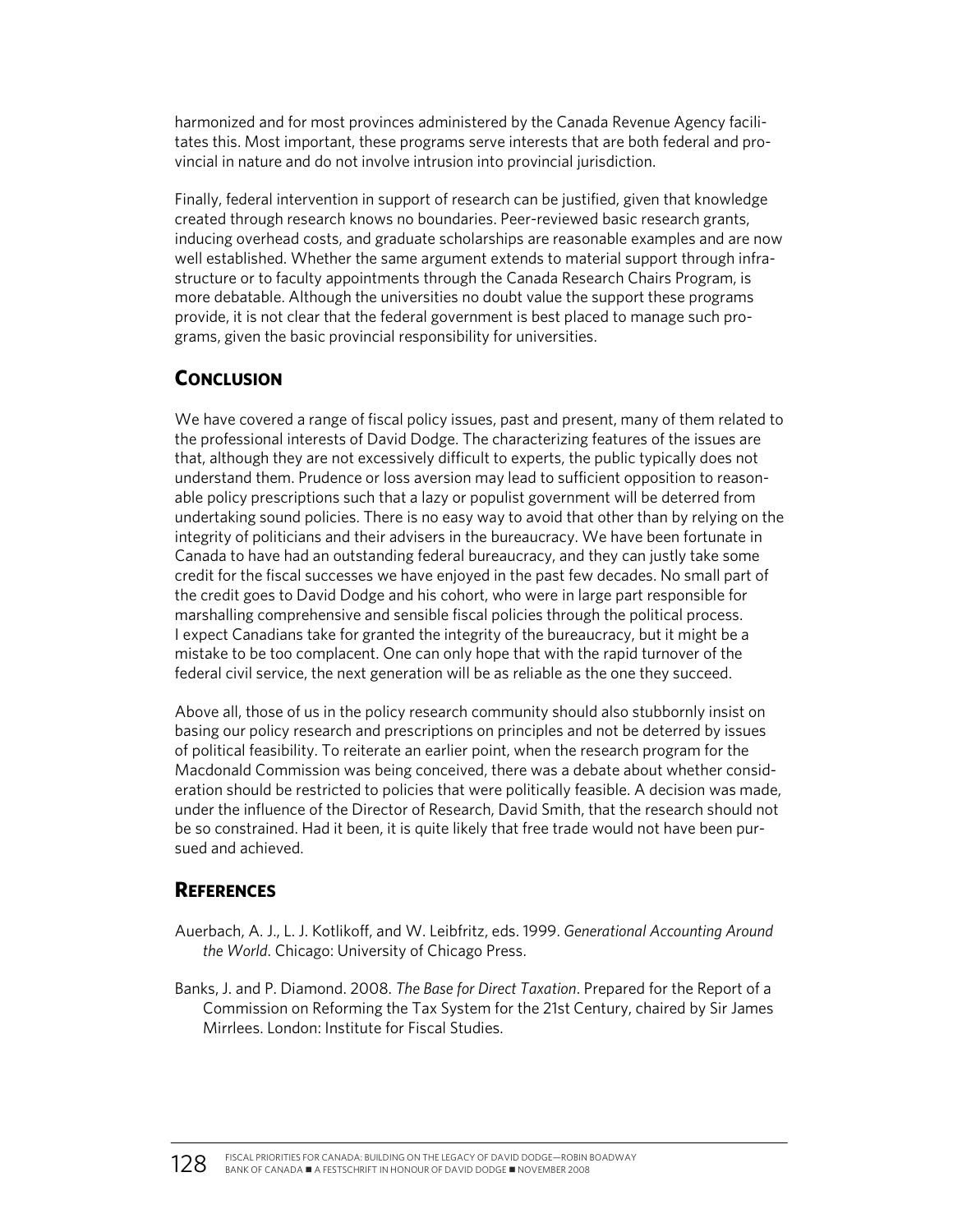- Barr, N. 2005. "Financing Higher Education: Commentary on the 2004 UK Higher Education Act." In *Higher Education in Canada*, edited by C. M. Beach, R. W. Boadway, and R. M. McInnis, 181–204. Kingston: John Deutsch Institute for the Study of Economic Policy.
- Boadway, R. 2004a. "What Do We Get for Public Indebtedness?" In *Is the Debt War Over? Dispatches from Canada's Fiscal Frontline*, edited by C. Ragan and W. Watson, 133–60. Montréal: Institute for Research on Public Policy.

———. 2004b. "The Dual Income Tax System—An Overview." *CESifo DICE REPORT, Journal for Institutional Comparisons* 2 (3): 3–8.

———. 2007. "The Budget and Tax Reform: A Lost Opportunity?" In *The 2006 Federal Budget: Rethinking Fiscal Priorities*, edited by C. M. Beach, M. Smart, and T. A. Wilson, 55–71. Kingston: John Deutsch Institute for the Study of Economic Policy.

-. 2009. "Natural Resource Shocks and the Federal System: Boon or Curse?" In *Canada: The State of the Federation 2006/07, Transitions: Fiscal and Political Federalism in an Era of Change*, edited by J. R. Allan, T. J. Courchene, and C. Leuprecht, 107–30. Montréal and Kingston: McGill-Queen's University Press.

Boadway, R. W. and F. R. Flatters. 1982. *Equalization in a Federal State: An Economic Analysis*. Ottawa: Economic Council of Canada.

Brennan, G. and J. M. Buchanan. 1980. *The Power to Tax: Analytical Foundations of a Fiscal Constitution*. Cambridge, Mass.: Cambridge University Press.

Carmichael, H. L. 2005. "How Best to Fund Postsecondary Education: A Graduate Tax?" In *Higher Education in Canada*, edited by C. M. Beach, R. W. Boadway, and R. M. McInnis, 537–54. Kingston: John Deutsch Institute for the Study of Economic Policy.

- Corak, M., ed. 1998. *Government Finances and Generational Equity*. Ottawa: Statistics Canada.
- Courchene, T. J. 2008. "Fiscalamity! Ontario: From Heartland to Have-Not." *Policy Options* 29 (6): 46–54.
- Courchene, T. J. and J. R. Allan. 2008. "Climate Change: The Case for a Carbon Tariff/Tax." *Policy Options* 29 (3): 59–64.
- Crawford, I., M. Keen, and S. Smith. 2008. "Value-Added Tax and Excises." Background paper prepared for the Mirrlees Review, *Reforming the Tax System for the 21st Century*. London: Institute for Fiscal Studies.
- Davies, J. B. and F. St-Hilaire. 1987. *Reforming Capital Income Taxation in Canada*. Ottawa: Minister of Supply and Services.
- Diamond, P. and H. Vartiainen, eds. 2007. *Behavioral Economics and Its Applications*. Princeton: Princeton University Press.